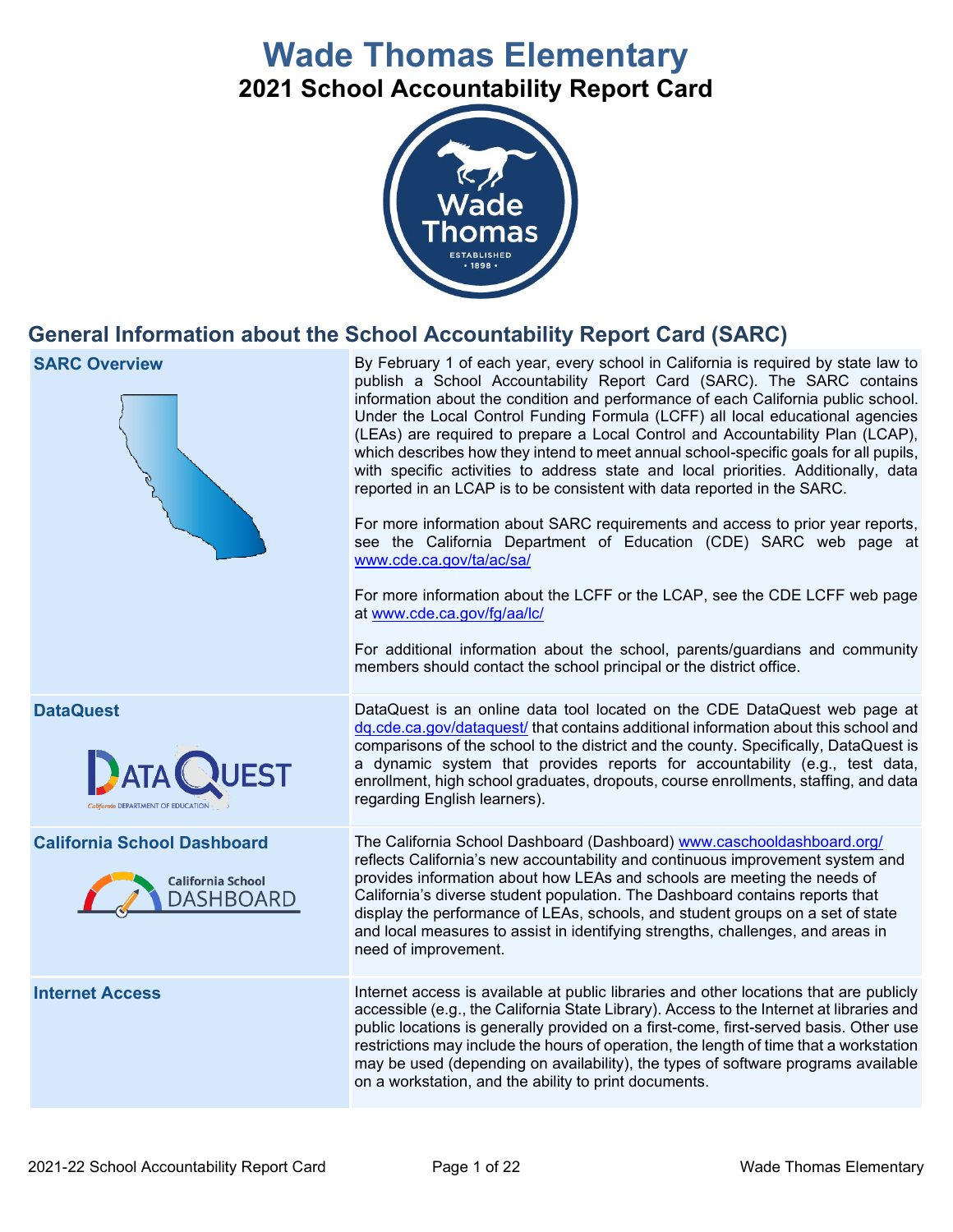#### **2021-22 School Contact Information**

| <b>School Name</b>                   | <b>Wade Thomas Elementary</b>                |  |  |
|--------------------------------------|----------------------------------------------|--|--|
| <b>Street</b>                        | 190 Canyon Road                              |  |  |
| City, State, Zip                     | Fairfax                                      |  |  |
| <b>Phone Number</b>                  | 415-454-4603                                 |  |  |
| <b>Principal</b>                     | Julie Harris                                 |  |  |
| <b>Email Address</b>                 | jharris@rossvalleyschools.org                |  |  |
| <b>School Website</b>                | https://www.rossvalleyschools.org/wadethomas |  |  |
| County-District-School (CDS) Code CA |                                              |  |  |

| 2021-22 District Contact Information |                                        |  |  |
|--------------------------------------|----------------------------------------|--|--|
| <b>District Name</b>                 | Ross Valley Elementary School District |  |  |
| <b>Phone Number</b>                  | (415) 454-2162                         |  |  |
| Superintendent                       | Marci Trahan                           |  |  |
| <b>Email Address</b>                 | superintendent@rossvalleyschools.org   |  |  |
| <b>District Website Address</b>      | www.rossvalleyschools.org              |  |  |

#### **2021-22 School Overview**

Wade Thomas School is located in Marin County and is one of four elementary schools in the Ross Valley School District serving transition kindergarten through fifth grade students. It is located in one of San Anselmo's oldest neighborhoods a few blocks from the town center. San Anselmo is a small town within commuting distance from San Francisco. Our student population draws from a community of professionals and artisans as well as students from the nearby San Francisco Theological Seminary. At Wade Thomas, we place a high value on social emotional learning and community, in addition to academic excellence. Wade Thomas received the California Distinguished School Award in 2018. In the 2018-2019 school year, eighty-seven percent (83%) of our students met or exceeded standards on the ELA portion of the California Assessment of Student Performance and Progress; eighty-five percent (81%) achieved the same levels on the Math assessment.

Wade Thomas envisions a program that cultivates compassionate, inquisitive, reflective learners with the skills needed to live and work in the 21st Century. We believe all children can learn, be successful, and contribute to a changing world. The Wade Thomas mission is to provide comprehensive learning experiences based on best practices and creative teaching:

- Where students will develop confidence in their ability to think for themselves, analyze a variety of situations, find creative solutions, and develop a love of learning;
- Where students will approach the world beyond their immediate community with a sense of respect, wonder and responsibility;
- Where students will be challenged to reach their highest learning potential within a rigorous academic context enriched by access to the arts.
- Where students become self-motivated, life-long learners.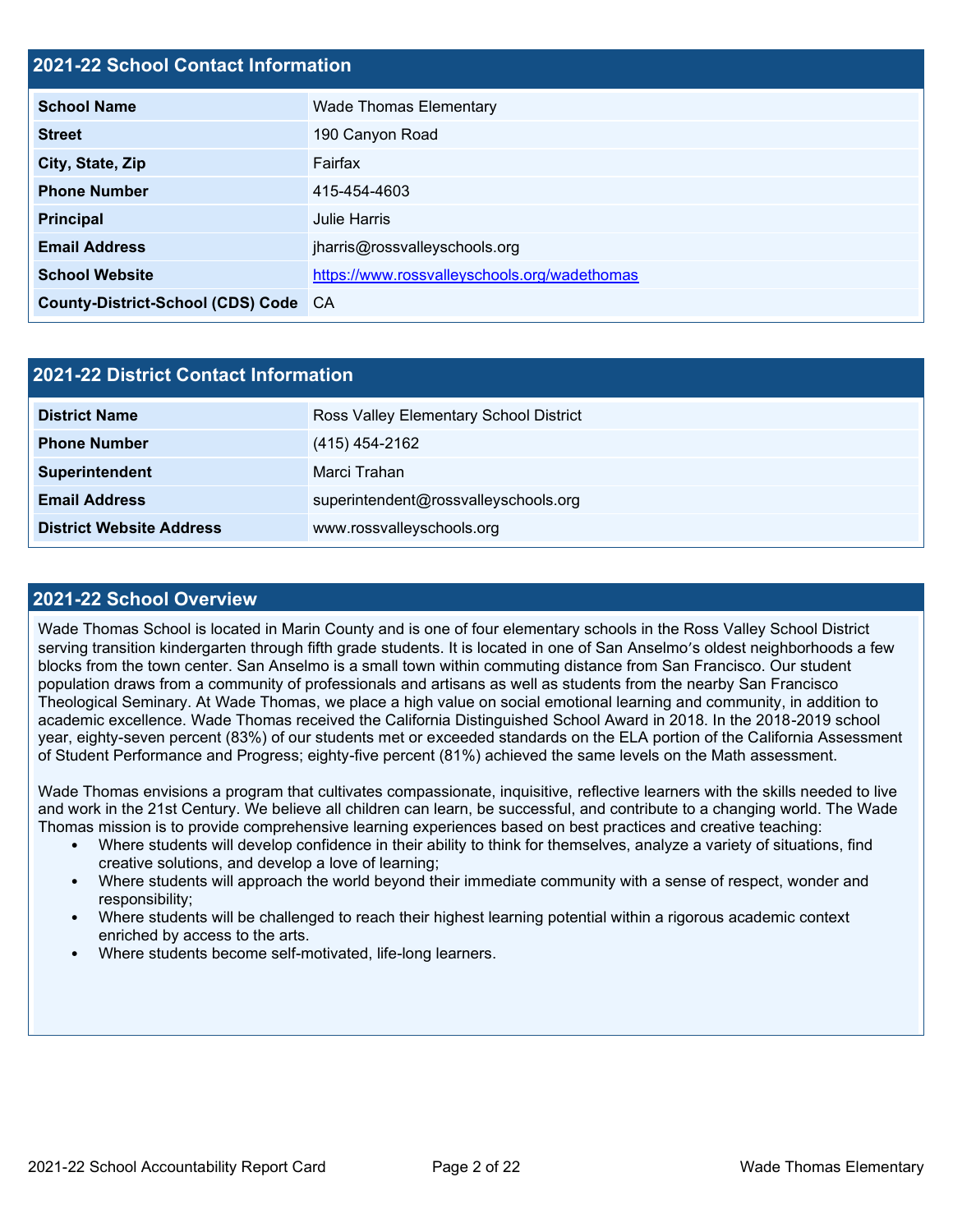# **About this School**

| 2020-21 Student Enrollment by Grade Level |                           |  |  |  |  |
|-------------------------------------------|---------------------------|--|--|--|--|
| <b>Grade Level</b>                        | <b>Number of Students</b> |  |  |  |  |
| Kindergarten                              | 48                        |  |  |  |  |
| Grade 1                                   | 43                        |  |  |  |  |
| Grade 2                                   | 44                        |  |  |  |  |
| Grade 3                                   | 72                        |  |  |  |  |
| Grade 4                                   | 64                        |  |  |  |  |
| Grade 5                                   | 47                        |  |  |  |  |
| <b>Total Enrollment</b>                   | 318                       |  |  |  |  |

### **2020-21 Student Enrollment by Student Group**

| <b>Student Group</b>                   | <b>Percent of Total Enrollment</b> |
|----------------------------------------|------------------------------------|
| <b>Asian</b>                           | 6                                  |
| <b>Black or African American</b>       | 1.3                                |
| <b>Hispanic or Latino</b>              | 10.1                               |
| <b>Two or More Races</b>               | 9.4                                |
| <b>White</b>                           | 72.6                               |
| <b>English Learners</b>                | 4.4                                |
| <b>Foster Youth</b>                    | 0.3                                |
| <b>Socioeconomically Disadvantaged</b> | 9.7                                |
| <b>Students with Disabilities</b>      | 6.9                                |

# **A. Conditions of Learning State Priority: Basic**

The SARC provides the following information relevant to the State priority: Basic (Priority 1):

- Degree to which teachers are appropriately assigned and fully credentialed in the subject area and for the pupils they are teaching;
- Pupils have access to standards-aligned instructional materials; and
- School facilities are maintained in good repair

Note: For more information refer to the Updated Teacher Equity Definitions web page at<https://www.cde.ca.gov/pd/ee/teacherequitydefinitions.asp>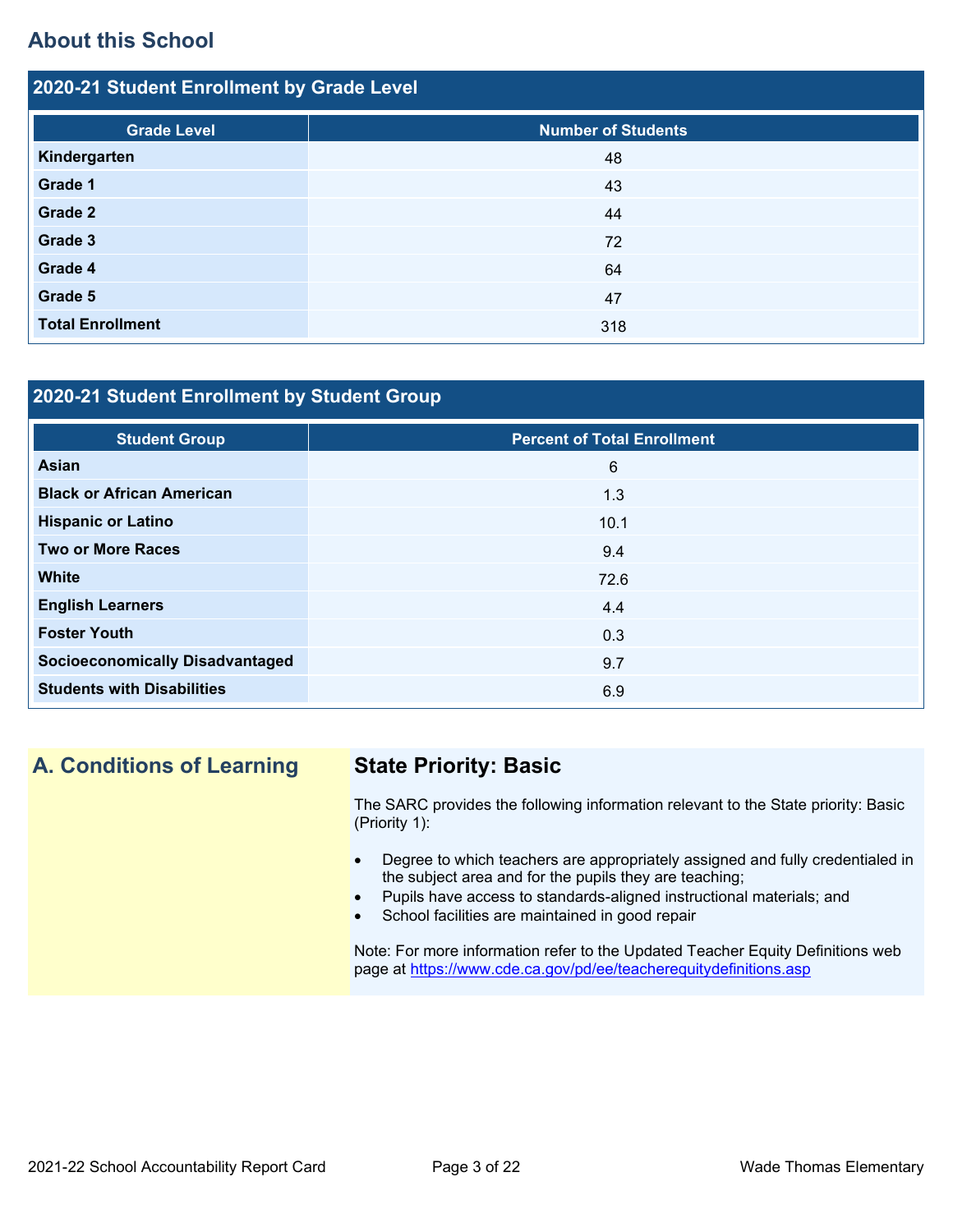| 2019-20 Teacher Preparation and Placement                                                       |         |  |  |
|-------------------------------------------------------------------------------------------------|---------|--|--|
| <b>Authorization/Assignment</b>                                                                 | 2019-20 |  |  |
| Fully (Preliminary or Clear) Credentialed for Subject and Student Placement (properly assigned) |         |  |  |
| <b>Intern Credential Holders Properly Assigned</b>                                              |         |  |  |
| Teachers Without Credentials and Misassignments ("ineffective" under ESSA)                      |         |  |  |
| Credentialed Teachers Assigned Out-of-Field ("out-of-field" under ESSA)                         |         |  |  |
| Unknown                                                                                         |         |  |  |
| <b>Total Teaching Positions</b>                                                                 |         |  |  |

Note: The data in this table is based on Full Time Equivalent (FTE) status. One FTE equals one staff member working full time; one FTE could also represent two staff members who each work 50 percent of full time. Additionally, an assignment is defined as a position that an educator is assigned to based on setting, subject, and grade level. An authorization is defined as the services that an educator is authorized to provide to students.

# **2019-20 Teachers Without Credentials and Misassignments (considered "ineffective" under ESSA) Authorization/Assignment 2019-20 Permits and Waivers Misassignments Vacant Positions Total Teachers Without Credentials and Misassignments**

| 2019-20 Credentialed Teachers Assigned Out-of-Field (considered "out-of-field" under ESSA) |                              |  |
|--------------------------------------------------------------------------------------------|------------------------------|--|
| <b>Indicator</b>                                                                           | $\sqrt{2019}$ -20 $\sqrt{ }$ |  |

| Indicator                                                     | 2019-20 |
|---------------------------------------------------------------|---------|
| <b>Credentialed Teachers Authorized on a Permit or Waiver</b> |         |
| <b>Local Assignment Options</b>                               |         |
| Total Out-of-Field Teachers                                   |         |

| 2019-20 Class Assignments                                                                                                                           |         |
|-----------------------------------------------------------------------------------------------------------------------------------------------------|---------|
| Indicator                                                                                                                                           | 2019-20 |
| <b>Misassignments for English Learners</b><br>(a percentage of all the classes with English learners taught by teachers that are misassigned)       |         |
| No credential, permit or authorization to teach<br>(a percentage of all the classes taught by teachers with no record of an authorization to teach) |         |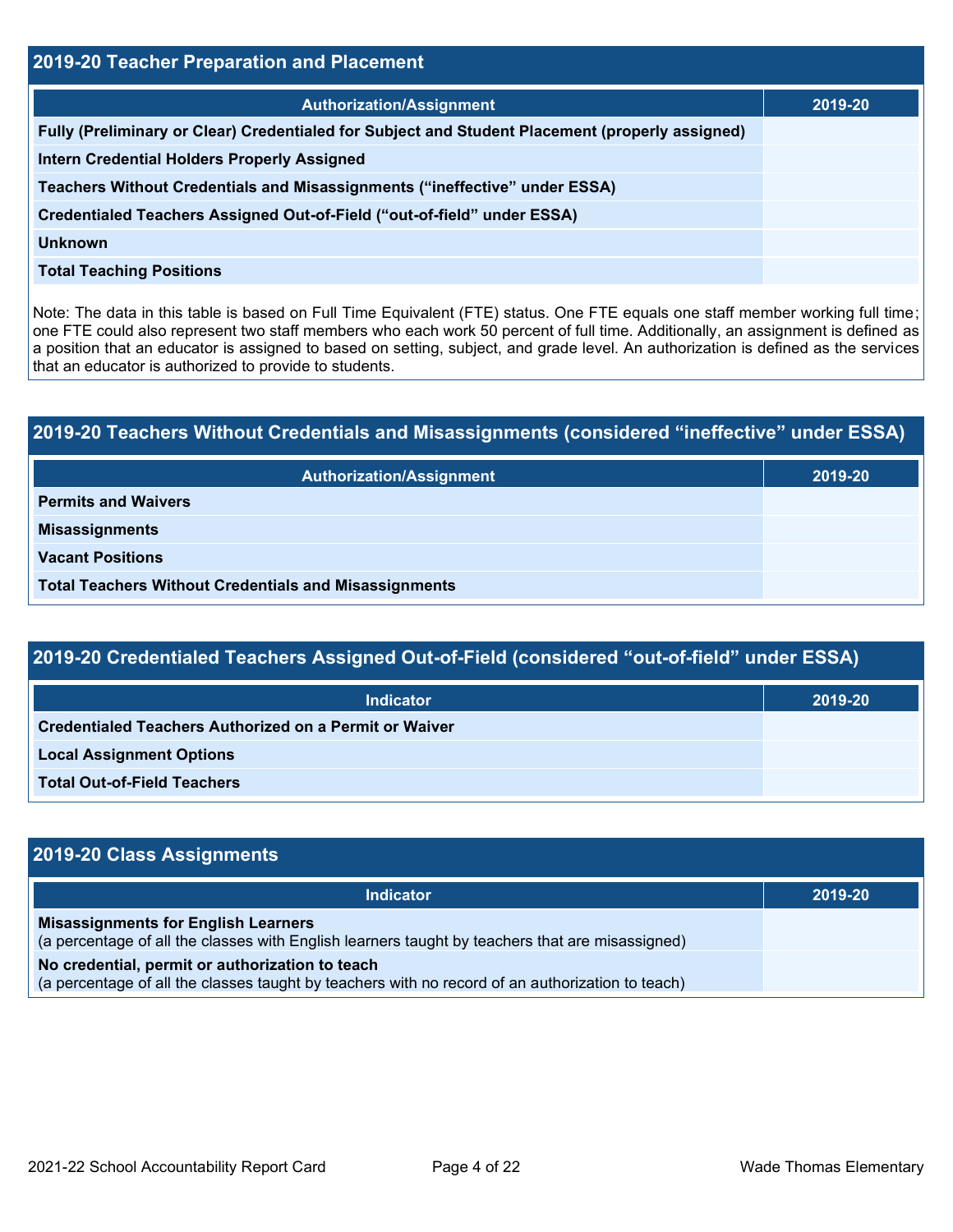#### **2021-22 Quality, Currency, Availability of Textbooks and Other Instructional Materials**

All Ross Valley School District students have access to high-quality textbooks and instructional materials pursuant to the settlement of Williams vs. the State of California. The Ross Valley School District establishes a committee of teacher leaders for the review and adoption of standards-aligned curriculum materials; recommendations are then made to the board of trustees for approval. During the 2021-22 school year, the district is continuing to explore science curriculum materials to pilot in the 2022-23 school year. The below table displays information about the quality, currency, and availability of the standardsaligned textbooks and other instructional materials used at the school (as of January 2022).

#### **Year and month in which the data were collected January 2022**

| <b>Subject</b>                                         | Textbooks and Other Instructional Materials/year of<br><b>Adoption</b>                  | <b>From</b><br><b>Most</b><br><b>Recent</b><br><b>Adoption</b> | <b>Percent</b><br><b>Students</b><br><b>Lacking Own</b><br><b>Assigned</b><br><b>Copy</b> |
|--------------------------------------------------------|-----------------------------------------------------------------------------------------|----------------------------------------------------------------|-------------------------------------------------------------------------------------------|
| <b>Reading/Language Arts</b>                           | Lucy Calkins Units of Study in Reading and Writing,<br>Fundations, Words Their Way/2015 | <b>Yes</b>                                                     | $\Omega$                                                                                  |
| <b>Mathematics</b>                                     | Bridges Mathematics (TK-5th)/2017                                                       | <b>Yes</b>                                                     | $\mathbf{0}$                                                                              |
| <b>Science</b>                                         | CA Foss Kits, Mystery Science (TK-5th)                                                  | <b>Yes</b>                                                     | 0                                                                                         |
| <b>History-Social Science</b>                          | Pearson Scott Foresman; supplemental resources and<br>teacher-created materials         | <b>Yes</b>                                                     | 0                                                                                         |
| <b>Foreign Language</b>                                |                                                                                         |                                                                |                                                                                           |
| <b>Health</b>                                          |                                                                                         |                                                                |                                                                                           |
| <b>Visual and Performing Arts</b>                      | Variety of resources based on Visual and Performing Arts<br><b>Standards</b>            | Yes                                                            | 0                                                                                         |
| <b>Science Laboratory Equipment</b><br>$(grades 9-12)$ |                                                                                         |                                                                |                                                                                           |

#### **School Facility Conditions and Planned Improvements**

The Ross Valley School District passed a \$41 million facility bond in November 2010 to accommodate increased enrollment and replacement and/or repairs at Wade Thomas and other schools in the district. Wade Thomas Elementary added 3 new classrooms and a playground during the summer of 2015.

Ross Valley School District uses Integrated Pest Management (IPM) strategies and the least toxic method of pest control possible as a means to control unwanted pests. In accordance with AR 3514.2 IPM strategy focuses on long-term prevention or suppression of pest problems through a combination of techniques such as monitoring for pest presence and establishing treatment threshold levels, using non-chemical practices to make the habitat less conducive to pest development, improving sanitation, and employing mechanical and physical controls. Pesticides that pose the least possible hazard and are effective in a manner that minimizes risks to people, property, and the environment are used only after careful monitoring indicates they are needed according to established guidelines and treatment thresholds. ( California Education Code §17609; Food and Agricultural Code§ 13181)

January 2022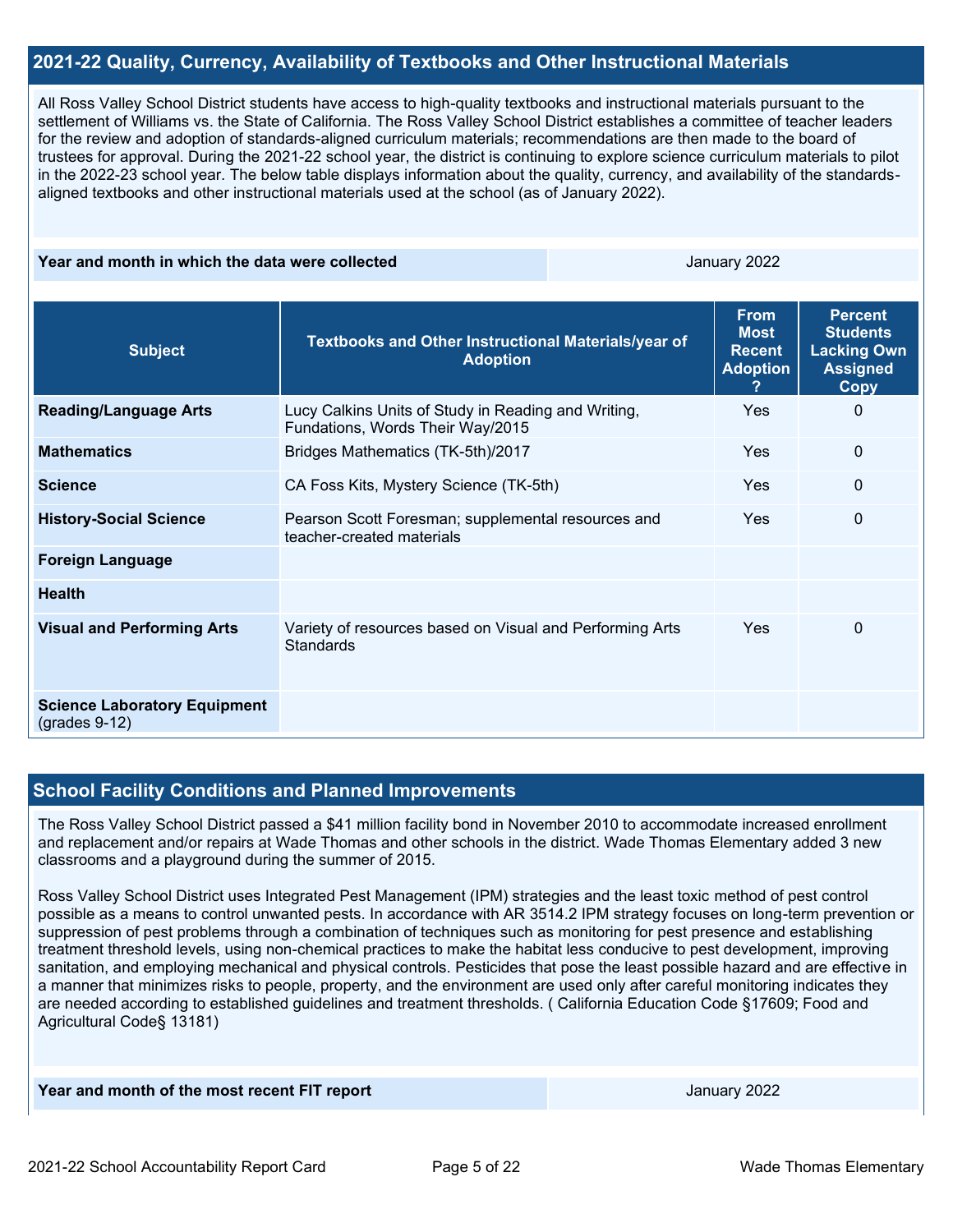| <b>School Facility Conditions and Planned Improvements</b>                    |                           |                     |      |                                                                                                                                                                                                                                                                |
|-------------------------------------------------------------------------------|---------------------------|---------------------|------|----------------------------------------------------------------------------------------------------------------------------------------------------------------------------------------------------------------------------------------------------------------|
| <b>System Inspected</b>                                                       | <b>Rate</b><br>Good       | Rate   Rate<br>Fair | Poor | <b>Repair Needed and Action Taken or Planned</b>                                                                                                                                                                                                               |
| <b>Systems:</b><br>Gas Leaks, Mechanical/HVAC, Sewer                          | $\mathsf{X}$              |                     |      |                                                                                                                                                                                                                                                                |
| Interior:<br><b>Interior Surfaces</b>                                         |                           | X                   |      | Overall rating is 88.6%. There were 5<br>deficiencies noted. These include paint chipping<br>on ceiling, floor tile is bubbling, and rubber trim<br>missing on carpet.                                                                                         |
| <b>Cleanliness:</b><br>Overall Cleanliness, Pest/Vermin Infestation           | X                         |                     |      |                                                                                                                                                                                                                                                                |
| <b>Electrical</b>                                                             | X                         |                     |      | Overall Rating is 100%.                                                                                                                                                                                                                                        |
| <b>Restrooms/Fountains:</b><br>Restrooms, Sinks/ Fountains                    | $\sf X$                   |                     |      |                                                                                                                                                                                                                                                                |
| Safety:<br>Fire Safety, Hazardous Materials                                   | $\boldsymbol{\mathsf{X}}$ |                     |      | Overall Rating is 97.9%. There were 2<br>deficiencies in Hazardous Materials which<br>includes chipping paint.                                                                                                                                                 |
| <b>Structural:</b><br>Structural Damage, Roofs                                | $\boldsymbol{\mathsf{X}}$ |                     |      | Overall rating is 100.00%.                                                                                                                                                                                                                                     |
| <b>External:</b><br>Playground/School Grounds, Windows/<br>Doors/Gates/Fences | $\sf X$                   |                     |      | Playground and School Grounds rating is 100%<br>and Windows/Doors/Gates and Fences rating is<br>93.8%. The Overall rating is 96.9% There were a<br>total of 3 deficiencies which include Raised<br>Asphalt and Holes and Cracks in asphalt<br>throughout site. |

| <b>Overall Facility Rate</b> |      |      |             |
|------------------------------|------|------|-------------|
| <b>Exemplary</b>             | Good | Fair | <b>Poor</b> |
|                              |      |      |             |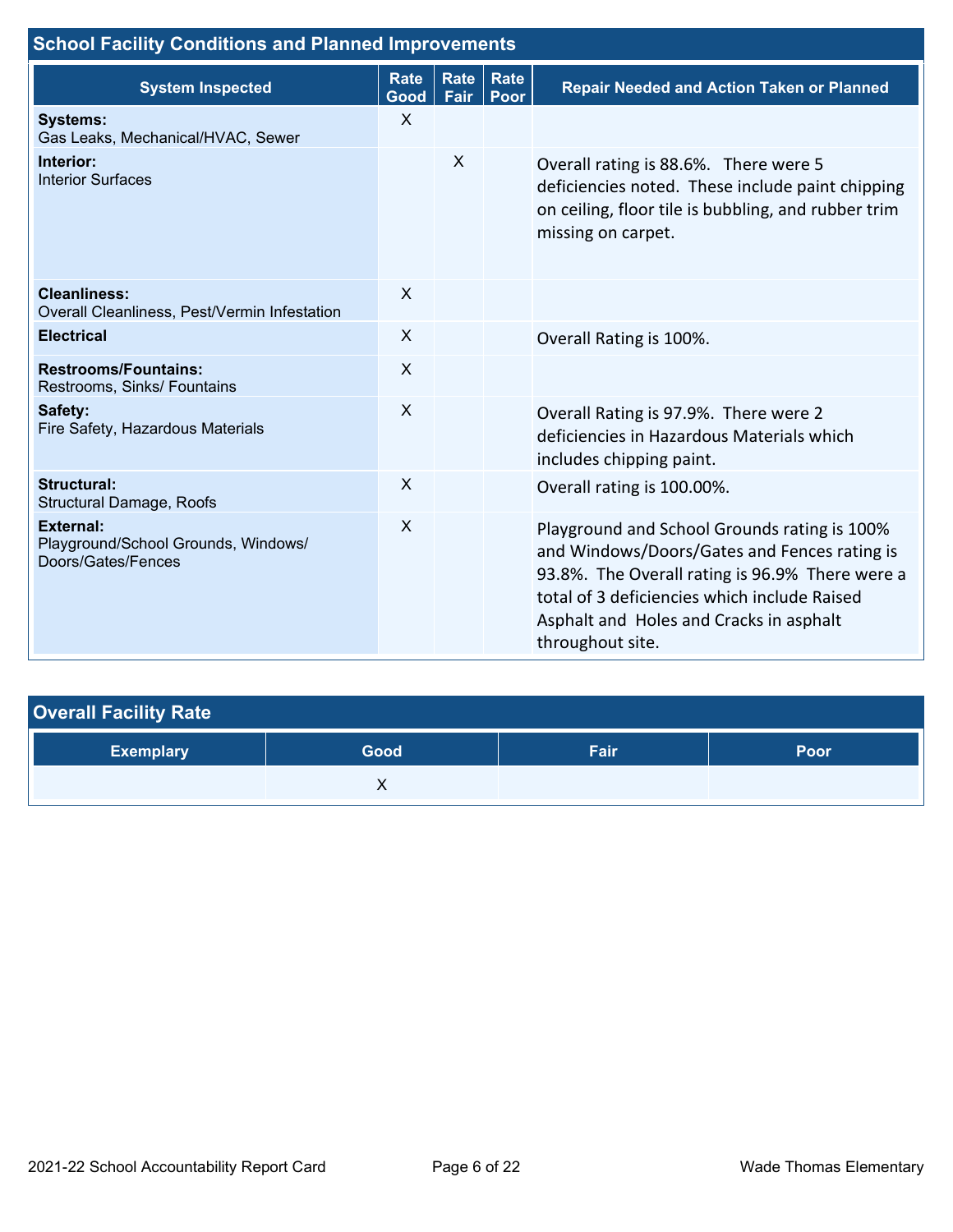# **B. Pupil Outcomes State Priority: Pupil Achievement**

The SARC provides the following information relevant to the State priority: Pupil Achievement (Priority 4):

#### **Statewide Assessments**

(i.e., California Assessment of Student Performance and Progress [CAASPP] System includes the Smarter Balanced Summative Assessments for students in the general education population and the California Alternate Assessments [CAAs] for English language arts/literacy [ELA] and mathematics given in grades three through eight and grade eleven. Only eligible students may participate in the administration of the CAAs. CAAs items are aligned with alternate achievement standards, which are linked with the Common Core State Standards [CCSS] for students with the most significant cognitive disabilities).

The CAASPP System encompasses the following assessments and student participation requirements:

- 1. **Smarter Balanced Summative Assessments and CAAs for ELA** in grades three through eight and grade eleven.
- 2. **Smarter Balanced Summative Assessments and CAAs for mathematics** in grades three through eight and grade eleven.
- 3. **California Science Test (CAST) and CAAs for Science** in grades five, eight, and once in high school (i.e., grade ten, eleven, or twelve).

#### **SARC Reporting in the 2020-2021 School Year Only**

Where the most viable option, LEAs were required to administer the statewide summative assessment in ELA and mathematics. Where a statewide summative assessment was not the most viable option for the LEA (or for one or more gradelevel[s] within the LEA) due to the pandemic, LEAs were allowed to report results from a different assessment that met the criteria established by the State Board of Education (SBE) on March 16, 2021. The assessments were required to be:

- Aligned with CA CCSS for ELA and mathematics;
- Available to students in grades 3 through 8, and grade 11; and
- Uniformly administered across a grade, grade span, school, or district to all eligible students.

#### **Options**

Note that the CAAs could only be administered in-person following health and safety requirements. If it was not viable for the LEA to administer the CAAs in person with health and safety guidelines in place, the LEA was directed to not administer the tests. There were no other assessment options available for the CAAs. Schools administered the Smarter Balanced Summative Assessments for ELA and mathematics, other assessments that meet the SBE criteria, or a combination of both, and they could only choose one of the following:

- Smarter Balanced ELA and mathematics summative assessments;
- Other assessments meeting the SBE criteria; or
- Combination of Smarter Balanced ELA and mathematics summative assessments and other assessments.

The percentage of students who have successfully completed courses that satisfy the requirements for entrance to the University of California and the California State University, or career technical education sequences or programs of study.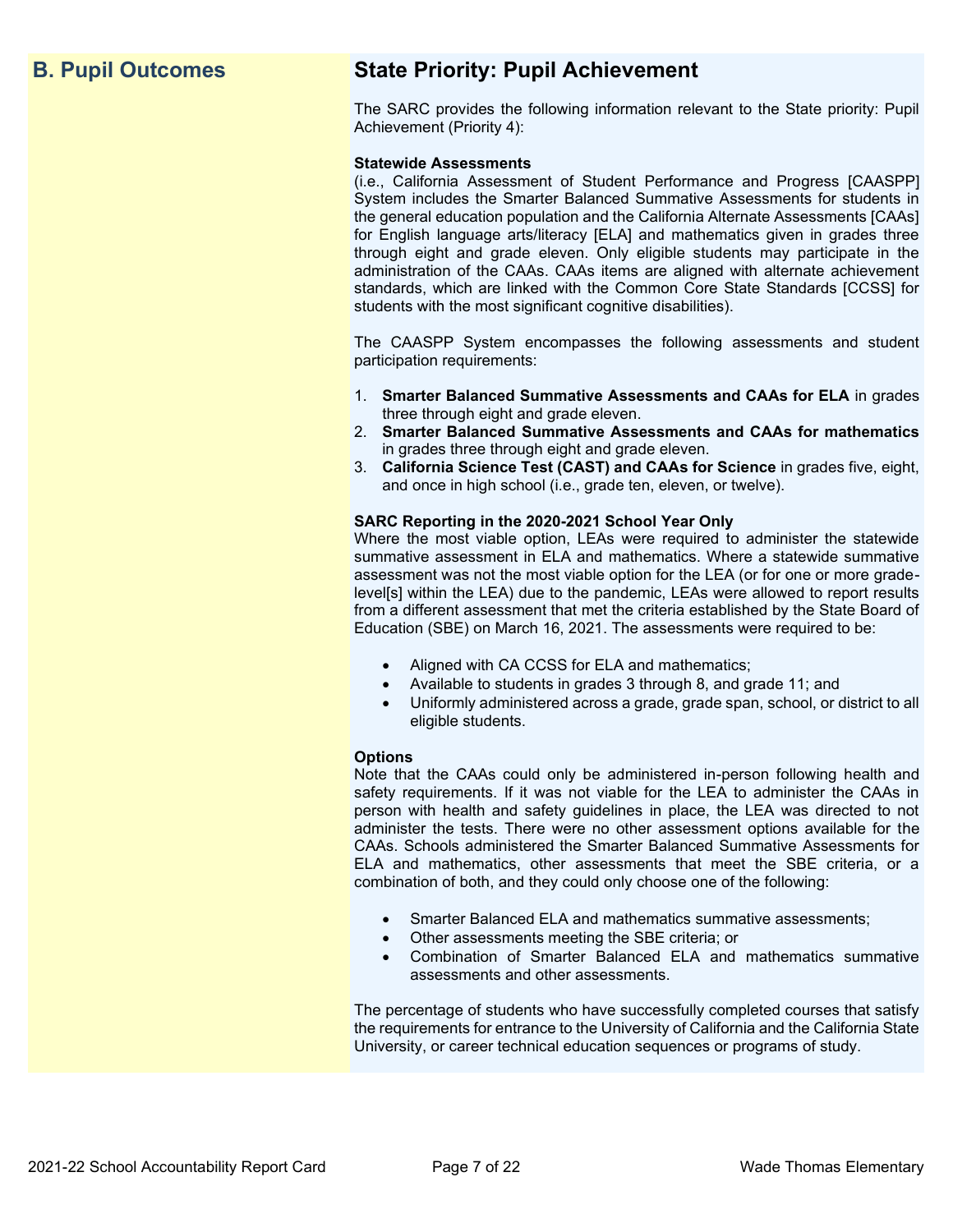#### **Percentage of Students Meeting or Exceeding the State Standard on CAASPP**

This table displays CAASPP test results in ELA and mathematics for all students grades three through eight and grade eleven taking and completing a state-administered assessment.

The 2019-2020 data cells with N/A values indicate that the 2019-2020 data are not available due to the COVID-19 pandemic and resulting summative test suspension. The Executive Order N-30-20 was issued which waived the assessment, accountability, and reporting requirements for the 2019-2020 school year.

The 2020-2021 data cells have N/A values because these data are not comparable to other year data due to the COVID-19 pandemic during the 2020-2021 school year. Where the CAASPP assessments in ELA and/or mathematics is not the most viable option, the LEAs were allowed to administer local assessments. Therefore, the 2020-2021 data between school years for the school, district, state are not an accurate comparison. As such, it is inappropriate to compare results of the 2020-2021 school year to other school years.

| Subject                                                              | <b>School</b><br>2019-20 | <b>School</b><br>2020-21 | <b>District</b><br>2019-20 | <b>District</b><br>2020-21 | <b>State</b><br>2019-20 | <b>State</b><br>2020-21 |
|----------------------------------------------------------------------|--------------------------|--------------------------|----------------------------|----------------------------|-------------------------|-------------------------|
| <b>English Language Arts/Literacy</b><br>$\left($ grades 3-8 and 11) | N/A                      | N/A                      | N/A                        | N/A                        | N/A                     | N/A                     |
| <b>Mathematics</b><br>$($ grades 3-8 and 11 $)$                      | N/A                      | N/A                      | N/A                        | N/A                        | N/A                     | N/A                     |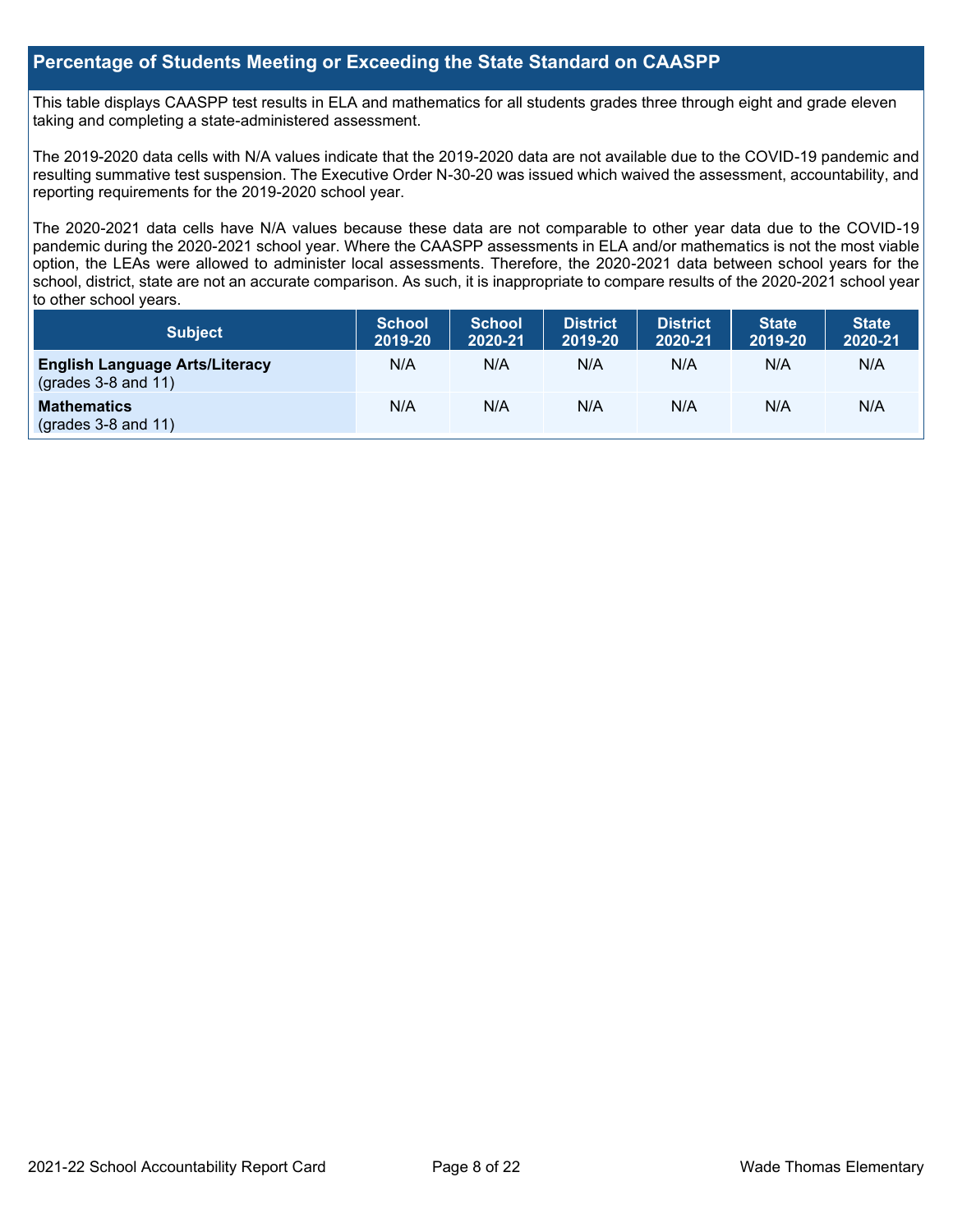### **2020-21 CAASPP Test Results in ELA by Student Group**

This table displays CAASPP test results in ELA by student group for students grades three through eight and grade eleven taking and completing a state-administered assessment. The CDE will populate this table for schools in cases where the school administered the CAASPP assessment. In cases where the school administered a local assessment instead of CAASPP, the CDE will populate this table with "NT" values, meaning this school did not test students using the CAASPP. See the local assessment(s) table for more information.

| <b>CAASPP</b><br><b>Student Groups</b>               | <b>CAASPP</b><br><b>Total</b><br><b>Enrollment</b> | <b>CAASPP</b><br><b>Number</b><br><b>Tested</b> | <b>CAASPP</b><br><b>Percent</b><br><b>Tested</b> | <b>CAASPP</b><br><b>Percent</b><br><b>Not Tested</b> | <b>CAASPP</b><br><b>Percent</b><br><b>Met or</b><br><b>Exceeded</b> |
|------------------------------------------------------|----------------------------------------------------|-------------------------------------------------|--------------------------------------------------|------------------------------------------------------|---------------------------------------------------------------------|
| <b>All Students</b>                                  | 180                                                | 176                                             | 97.78                                            | 2.22                                                 | 77.84                                                               |
| <b>Female</b>                                        | 94                                                 | 94                                              | 100                                              | 0                                                    | 82.98                                                               |
| <b>Male</b>                                          | 85                                                 | 81                                              | 95.29                                            | 4.71                                                 | 71.6                                                                |
| American Indian or Alaska Native                     | $\mathbf 0$                                        | $\mathbf 0$                                     | 0                                                | $\mathbf 0$                                          | $\mathbf 0$                                                         |
| <b>Asian</b>                                         | $\overline{\phantom{a}}$                           | $\qquad \qquad -$                               | --                                               | $-$                                                  | --                                                                  |
| <b>Black or African American</b>                     | --                                                 | $\overline{\phantom{m}}$                        | --                                               | $\overline{\phantom{a}}$                             | --                                                                  |
| <b>Filipino</b>                                      | $\Omega$                                           | $\mathbf{0}$                                    | $\Omega$                                         | $\Omega$                                             | $\mathbf{0}$                                                        |
| <b>Hispanic or Latino</b>                            | 19                                                 | 19                                              | 100                                              | $\mathbf{0}$                                         | 52.63                                                               |
| <b>Native Hawaiian or Pacific Islander</b>           | $\Omega$                                           | $\pmb{0}$                                       | $\mathbf 0$                                      | $\Omega$                                             | 0                                                                   |
| <b>Two or More Races</b>                             | 20                                                 | 17                                              | 85                                               | 15                                                   | 94.12                                                               |
| <b>White</b>                                         | 132                                                | 131                                             | 99.24                                            | 0.76                                                 | 77.86                                                               |
| <b>English Learners</b>                              | --                                                 | --                                              | --                                               | --                                                   |                                                                     |
| <b>Foster Youth</b>                                  | $- -$                                              | $\qquad \qquad -$                               | --                                               | --                                                   | --                                                                  |
| <b>Homeless</b>                                      | $\Omega$                                           | $\mathbf 0$                                     | $\mathbf{0}$                                     | $\mathbf{0}$                                         | $\mathbf 0$                                                         |
| <b>Military</b>                                      | $\mathbf 0$                                        | $\pmb{0}$                                       | 0                                                | 0                                                    | 0                                                                   |
| <b>Socioeconomically Disadvantaged</b>               | 18                                                 | 17                                              | 94.44                                            | 5.56                                                 | 47.06                                                               |
| <b>Students Receiving Migrant Education Services</b> | $\Omega$                                           | $\mathbf 0$                                     | 0                                                | $\mathbf 0$                                          | $\mathbf 0$                                                         |
| <b>Students with Disabilities</b>                    | 25                                                 | 23                                              | 92                                               | 8                                                    | 47.83                                                               |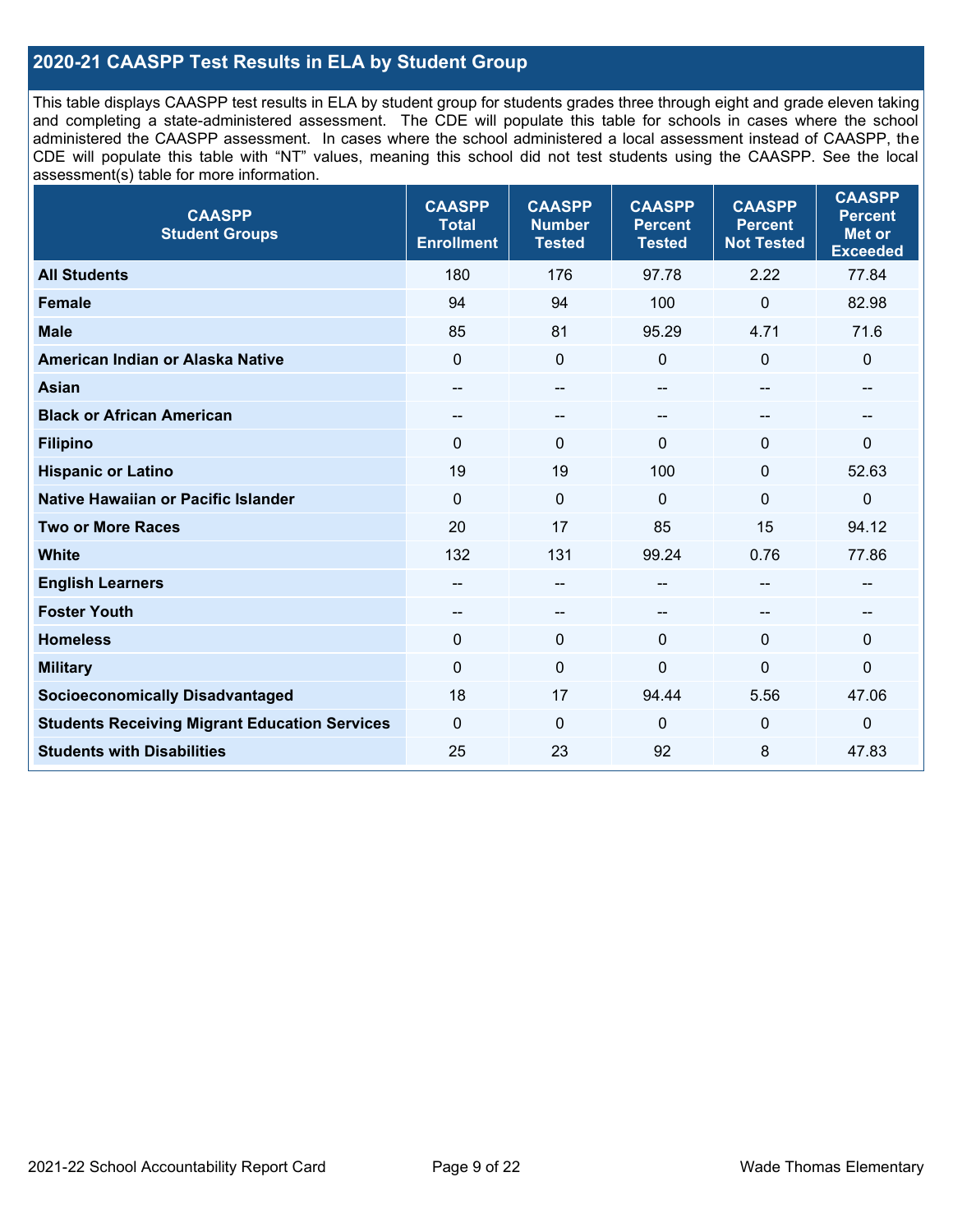### **2020-21 CAASPP Test Results in Math by Student Group**

This table displays CAASPP test results in Math by student group for students grades three through eight and grade eleven taking and completing a state-administered assessment. The CDE will populate this table for schools in cases where the school administered the CAASPP assessment. In cases where the school administered a local assessment instead of CAASPP, the CDE will populate this table with "NT" values, meaning this school did not test students using the CAASPP. See the local assessment(s) table for more information.

| <b>CAASPP</b><br><b>Student Groups</b>               | <b>CAASPP</b><br><b>Total</b><br><b>Enrollment</b> | <b>CAASPP</b><br><b>Number</b><br><b>Tested</b> | <b>CAASPP</b><br><b>Percent</b><br><b>Tested</b> | <b>CAASPP</b><br><b>Percent</b><br><b>Not Tested</b> | <b>CAASPP</b><br><b>Percent</b><br><b>Met or</b><br><b>Exceeded</b> |
|------------------------------------------------------|----------------------------------------------------|-------------------------------------------------|--------------------------------------------------|------------------------------------------------------|---------------------------------------------------------------------|
| <b>All Students</b>                                  | 180                                                | 175                                             | 97.22                                            | 2.78                                                 | 81.71                                                               |
| <b>Female</b>                                        | 94                                                 | 93                                              | 98.94                                            | 1.06                                                 | 83.87                                                               |
| <b>Male</b>                                          | 85                                                 | 81                                              | 95.29                                            | 4.71                                                 | 79.01                                                               |
| American Indian or Alaska Native                     | $\mathbf 0$                                        | $\mathbf 0$                                     | 0                                                | 0                                                    | $\pmb{0}$                                                           |
| <b>Asian</b>                                         | --                                                 | $-$                                             | --                                               | --                                                   | --                                                                  |
| <b>Black or African American</b>                     | $-$                                                | $\overline{\phantom{m}}$                        | --                                               | --                                                   | $\overline{\phantom{m}}$                                            |
| <b>Filipino</b>                                      | $\mathbf{0}$                                       | $\mathbf 0$                                     | $\Omega$                                         | $\Omega$                                             | $\mathbf 0$                                                         |
| <b>Hispanic or Latino</b>                            | 19                                                 | 19                                              | 100.00                                           | 0.00                                                 | 63.16                                                               |
| <b>Native Hawaiian or Pacific Islander</b>           | $\mathbf{0}$                                       | $\mathbf 0$                                     | $\mathbf 0$                                      | 0                                                    | $\mathbf 0$                                                         |
| <b>Two or More Races</b>                             | 20                                                 | 16                                              | 80.00                                            | 20.00                                                | 100.00                                                              |
| <b>White</b>                                         | 132                                                | 131                                             | 99.24                                            | 0.76                                                 | 82.44                                                               |
| <b>English Learners</b>                              |                                                    | $\qquad \qquad -$                               | --                                               | --                                                   | --                                                                  |
| <b>Foster Youth</b>                                  | --                                                 | $-$                                             | --                                               | --                                                   |                                                                     |
| <b>Homeless</b>                                      | $\mathbf{0}$                                       | $\mathbf 0$                                     | $\mathbf 0$                                      | $\Omega$                                             | $\mathbf 0$                                                         |
| <b>Military</b>                                      | $\mathbf 0$                                        | $\pmb{0}$                                       | $\mathbf 0$                                      | $\overline{0}$                                       | $\pmb{0}$                                                           |
| <b>Socioeconomically Disadvantaged</b>               | 18                                                 | 17                                              | 94.44                                            | 5.56                                                 | 47.06                                                               |
| <b>Students Receiving Migrant Education Services</b> | $\mathbf{0}$                                       | $\mathbf 0$                                     | $\mathbf{0}$                                     | 0                                                    | $\mathbf 0$                                                         |
| <b>Students with Disabilities</b>                    | 25                                                 | 23                                              | 92.00                                            | 8.00                                                 | 52.17                                                               |

#### **2020-21 Local Assessment Test Results in ELA by Student Group**

This table displays Local Assessment test results in ELA by student group for students grades three through eight and grade eleven. LEAs/schools will populate this table for schools in cases where the school administered a local assessment. In cases where the school administered the CAASPP assessment, LEAs/schools will populate this table with "N/A" values in all cells, meaning this table is Not Applicable for this school.

| N/A<br><b>Student Groups</b> | N/A<br><b>Total</b><br><b>Enrollment</b> | N/A<br><b>Number</b><br><b>Tested</b> | N/A<br><b>Percent</b><br>Tested        | N/A<br><b>Percent</b><br><b>Not Tested</b> | N/A<br><b>Percent</b><br>At or Above<br><b>Grade Level</b> |
|------------------------------|------------------------------------------|---------------------------------------|----------------------------------------|--------------------------------------------|------------------------------------------------------------|
| N/A<br><b>Student Groups</b> | N/A<br><b>Total</b><br><b>Enrollment</b> | N/A<br><b>Number</b><br><b>Tested</b> | N/A<br><b>Percent</b><br><b>Tested</b> | N/A<br><b>Percent</b><br><b>Not Tested</b> | N/A<br><b>Percent</b><br>At or Above<br><b>Grade Level</b> |
| N/A<br><b>Student Groups</b> | N/A<br><b>Total</b><br><b>Enrollment</b> | N/A<br><b>Number</b><br><b>Tested</b> | N/A<br><b>Percent</b><br><b>Tested</b> | N/A<br><b>Percent</b><br><b>Not Tested</b> | N/A                                                        |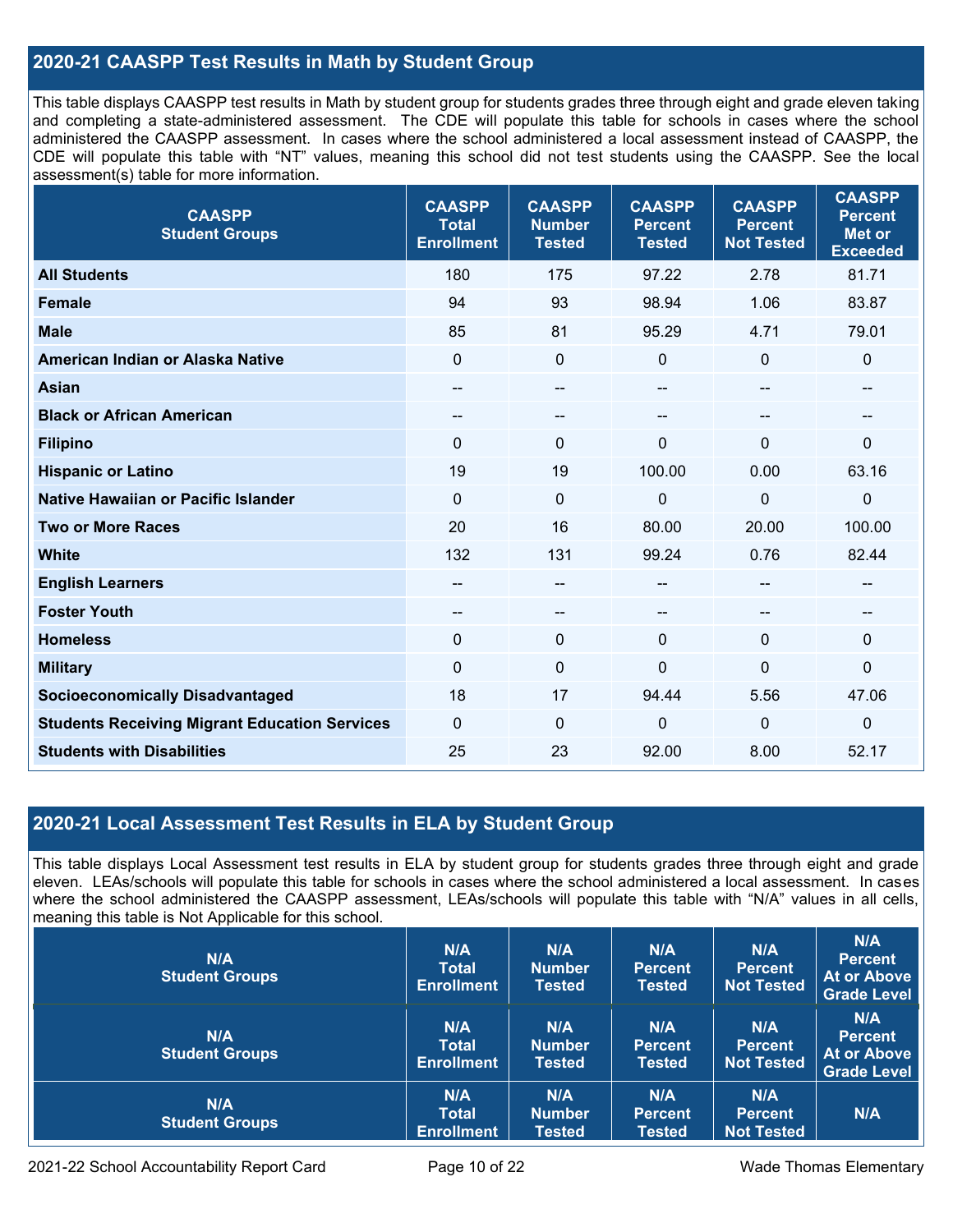|                                     |                                          |                                       |                                        |                                            | <b>Percent</b><br>At or Above<br><b>Grade Level</b>        |
|-------------------------------------|------------------------------------------|---------------------------------------|----------------------------------------|--------------------------------------------|------------------------------------------------------------|
| <b>N/A</b><br><b>Student Groups</b> | N/A<br><b>Total</b><br><b>Enrollment</b> | N/A<br><b>Number</b><br><b>Tested</b> | N/A<br><b>Percent</b><br><b>Tested</b> | N/A<br><b>Percent</b><br><b>Not Tested</b> | N/A<br><b>Percent</b><br>At or Above<br><b>Grade Level</b> |
| N/A<br><b>Student Groups</b>        | N/A<br>Total<br><b>Enrollment</b>        | N/A<br><b>Number</b><br><b>Tested</b> | N/A<br><b>Percent</b><br>Tested        | N/A<br><b>Percent</b><br>Not Tested        | N/A<br><b>Percent</b><br>At or Above<br><b>Grade Level</b> |

\*At or above the grade-level standard in the context of the local assessment administered.

### **2020-21 Local Assessment Test Results in Math by Student Group**

This table displays Local Assessment test results in Math by student group for students grades three through eight and grade eleven. LEAs/schools will populate this table for schools in cases where the school administered a local assessment. In cases where the school administered the CAASPP assessment, LEAs/schools will populate this table with "N/A" values in all cells, meaning this table is Not Applicable for this school.

| N/A<br><b>Student Groups</b>                                                                                                                | N/A<br><b>Total</b><br><b>Enrollment</b> | N/A<br><b>Number</b><br><b>Tested</b> | N/A<br><b>Percent</b><br><b>Tested</b> | N/A<br><b>Percent</b><br><b>Not Tested</b> | N/A<br><b>Percent</b><br><b>At or Above</b><br><b>Grade Level</b> |
|---------------------------------------------------------------------------------------------------------------------------------------------|------------------------------------------|---------------------------------------|----------------------------------------|--------------------------------------------|-------------------------------------------------------------------|
| <b>N/A</b><br><b>Student Groups</b>                                                                                                         | N/A<br><b>Total</b><br><b>Enrollment</b> | N/A<br><b>Number</b><br><b>Tested</b> | N/A<br><b>Percent</b><br><b>Tested</b> | N/A<br><b>Percent</b><br><b>Not Tested</b> | N/A<br><b>Percent</b><br><b>At or Above</b><br><b>Grade Level</b> |
| N/A<br><b>Student Groups</b>                                                                                                                | N/A<br><b>Total</b><br><b>Enrollment</b> | N/A<br><b>Number</b><br>Tested        | N/A<br><b>Percent</b><br><b>Tested</b> | N/A<br><b>Percent</b><br><b>Not Tested</b> | N/A<br><b>Percent</b><br><b>At or Above</b><br><b>Grade Level</b> |
| N/A<br><b>Student Groups</b>                                                                                                                | N/A<br><b>Total</b><br><b>Enrollment</b> | N/A<br><b>Number</b><br><b>Tested</b> | N/A<br><b>Percent</b><br><b>Tested</b> | N/A<br><b>Percent</b><br><b>Not Tested</b> | N/A<br><b>Percent</b><br><b>At or Above</b><br><b>Grade Level</b> |
| <b>N/A</b><br><b>Student Groups</b><br>*At an alarma that would have been doned by the completed of the house accession of a distributional | N/A<br><b>Total</b><br><b>Enrollment</b> | N/A<br><b>Number</b><br>Tested        | N/A<br><b>Percent</b><br><b>Tested</b> | N/A<br><b>Percent</b><br><b>Not Tested</b> | N/A<br><b>Percent</b><br><b>At or Above</b><br><b>Grade Level</b> |

\*At or above the grade-level standard in the context of the local assessment administered.

### **CAASPP Test Results in Science for All Students**

This table displays the percentage of all students grades five, eight, and High School meeting or exceeding the State Standard.

The 2019-2020 data cells with N/A values indicate that the 2019-2020 data are not available due to the COVID-19 pandemic and resulting summative testing suspension. The Executive Order N-30-20 was issued which waived the assessment, accountability, and reporting requirements for the 2019-2020 school year.

For any 2020-2021 data cells with N/T values indicate that this school did not test students using the CAASPP Science.

| <b>Subject</b>                                  | <b>School</b> | <b>School</b> | <b>District</b> | <b>District</b> | <b>State</b> | <b>State</b> |
|-------------------------------------------------|---------------|---------------|-----------------|-----------------|--------------|--------------|
|                                                 | 2019-20       | 2020-21       | 2019-20         | 2020-21         | 2019-20      | 2020-21      |
| <b>Science</b><br>(grades 5, 8 and high school) | N/A           | NT.           | N/A             | $- -$           | N/A          | 28.72        |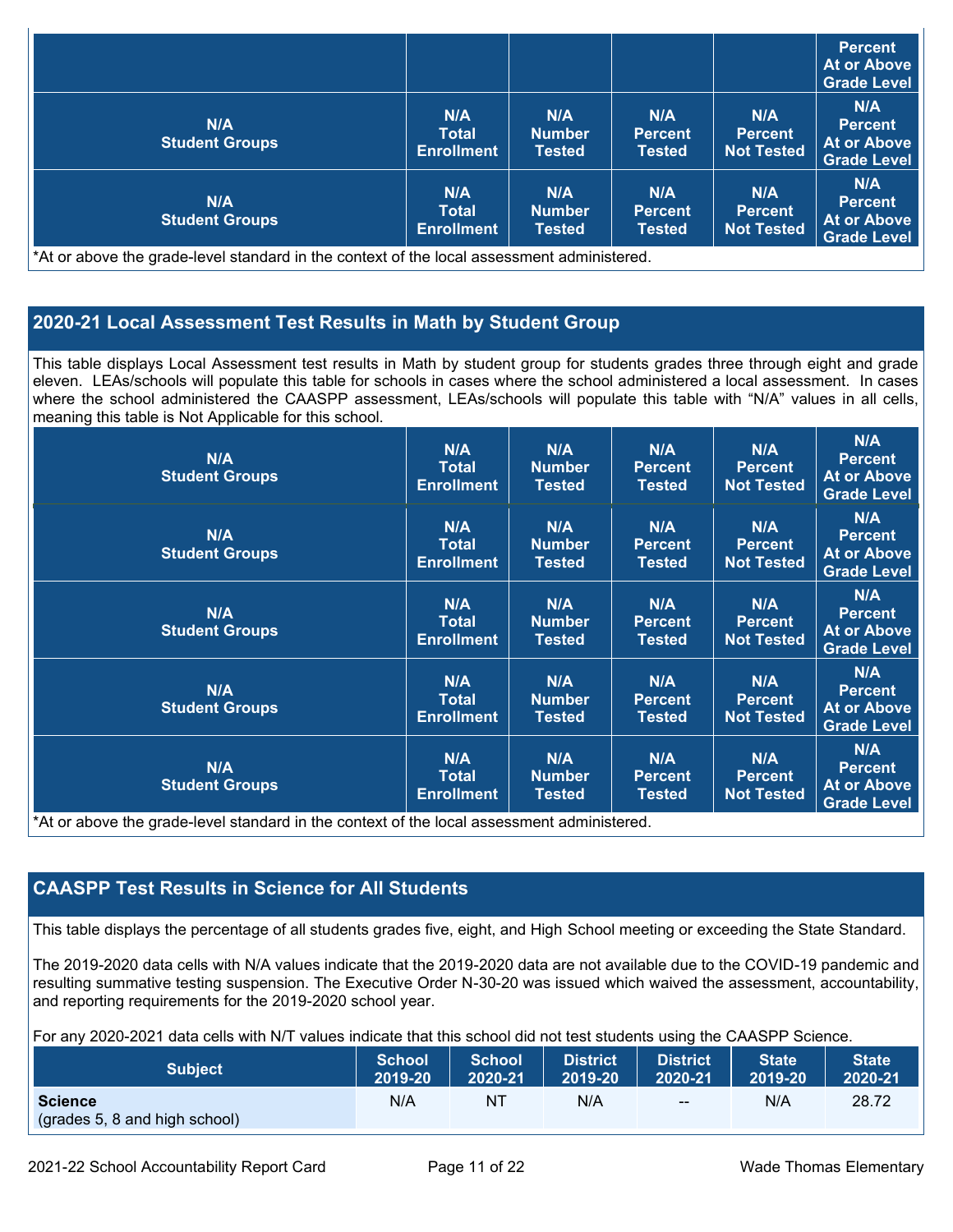#### **2020-21 CAASPP Test Results in Science by Student Group**

This table displays CAASPP test results in Science by student group for students grades five, eight, and High School. For any data cells with N/T values indicate that this school did not test students using the CAASPP Science.

| <b>Student Group</b>                                 | <b>Total</b><br><b>Enrollment</b>     | <b>Number</b><br><b>Tested</b> | <b>Percent</b><br><b>Tested</b> | <b>Percent</b><br><b>Not Tested</b> | <b>Percent</b><br>Met or<br><b>Exceeded</b> |
|------------------------------------------------------|---------------------------------------|--------------------------------|---------------------------------|-------------------------------------|---------------------------------------------|
| <b>All Students</b>                                  | 45                                    | <b>NT</b>                      | <b>NT</b>                       | <b>NT</b>                           | <b>NT</b>                                   |
| <b>Female</b>                                        | 21                                    | <b>NT</b>                      | <b>NT</b>                       | <b>NT</b>                           | <b>NT</b>                                   |
| <b>Male</b>                                          | 24                                    | <b>NT</b>                      | <b>NT</b>                       | <b>NT</b>                           | <b>NT</b>                                   |
| American Indian or Alaska Native                     | 0                                     | $\mathbf 0$                    | $\mathbf 0$                     | $\mathbf{0}$                        | 0                                           |
| <b>Asian</b>                                         | --                                    | <b>NT</b>                      | <b>NT</b>                       | <b>NT</b>                           | <b>NT</b>                                   |
| <b>Black or African American</b>                     | --                                    | <b>NT</b>                      | <b>NT</b>                       | <b>NT</b>                           | <b>NT</b>                                   |
| <b>Filipino</b>                                      | 0                                     | $\mathbf 0$                    | $\mathbf 0$                     | $\mathbf 0$                         | $\mathbf 0$                                 |
| <b>Hispanic or Latino</b>                            | $\overline{\phantom{m}}$              | <b>NT</b>                      | <b>NT</b>                       | <b>NT</b>                           | <b>NT</b>                                   |
| Native Hawaiian or Pacific Islander                  | $\Omega$                              | $\mathbf 0$                    | $\Omega$                        | $\overline{0}$                      | 0                                           |
| <b>Two or More Races</b>                             | --                                    | <b>NT</b>                      | <b>NT</b>                       | <b>NT</b>                           | <b>NT</b>                                   |
| <b>White</b>                                         | 36                                    | <b>NT</b>                      | <b>NT</b>                       | <b>NT</b>                           | <b>NT</b>                                   |
| <b>English Learners</b>                              | $\hspace{0.05cm}$ – $\hspace{0.05cm}$ | <b>NT</b>                      | <b>NT</b>                       | <b>NT</b>                           | <b>NT</b>                                   |
| <b>Foster Youth</b>                                  | --                                    | <b>NT</b>                      | <b>NT</b>                       | <b>NT</b>                           | <b>NT</b>                                   |
| <b>Homeless</b>                                      | 0                                     | $\pmb{0}$                      | $\mathbf 0$                     | $\mathbf 0$                         | $\mathbf 0$                                 |
| <b>Military</b>                                      | 0                                     | $\pmb{0}$                      | $\Omega$                        | 0                                   | 0                                           |
| <b>Socioeconomically Disadvantaged</b>               | $\overline{\phantom{a}}$              | <b>NT</b>                      | <b>NT</b>                       | <b>NT</b>                           | <b>NT</b>                                   |
| <b>Students Receiving Migrant Education Services</b> | 0                                     | $\mathbf 0$                    | $\Omega$                        | $\mathbf 0$                         | 0                                           |
| <b>Students with Disabilities</b>                    | --                                    | <b>NT</b>                      | <b>NT</b>                       | <b>NT</b>                           | <b>NT</b>                                   |

# **B. Pupil Outcomes State Priority: Other Pupil Outcomes**

The SARC provides the following information relevant to the State priority: Other Pupil Outcomes (Priority 8): Pupil outcomes in the subject area of physical education.

## **2020-21 California Physical Fitness Test Results**

Due to the COVID-19 crisis, the Physical Fitness Test was suspended during the 2020-2021 school year and therefore no data are reported and each cell in this table is populated with "N/A."

| <b>Grade Level</b> | <b>Four of Six Fitness Standards</b> | <b>Five of Six Fitness Standards</b> | Percentage of Students Meeting   Percentage of Students Meeting   Percentage of Students Meeting<br><b>Six of Six Fitness Standards</b> |
|--------------------|--------------------------------------|--------------------------------------|-----------------------------------------------------------------------------------------------------------------------------------------|
| Grade 5            | N/A                                  | N/A                                  | N/A                                                                                                                                     |
| Grade 7            | N/A                                  | N/A                                  | N/A                                                                                                                                     |
| Grade 9            | N/A                                  | N/A                                  | N/A                                                                                                                                     |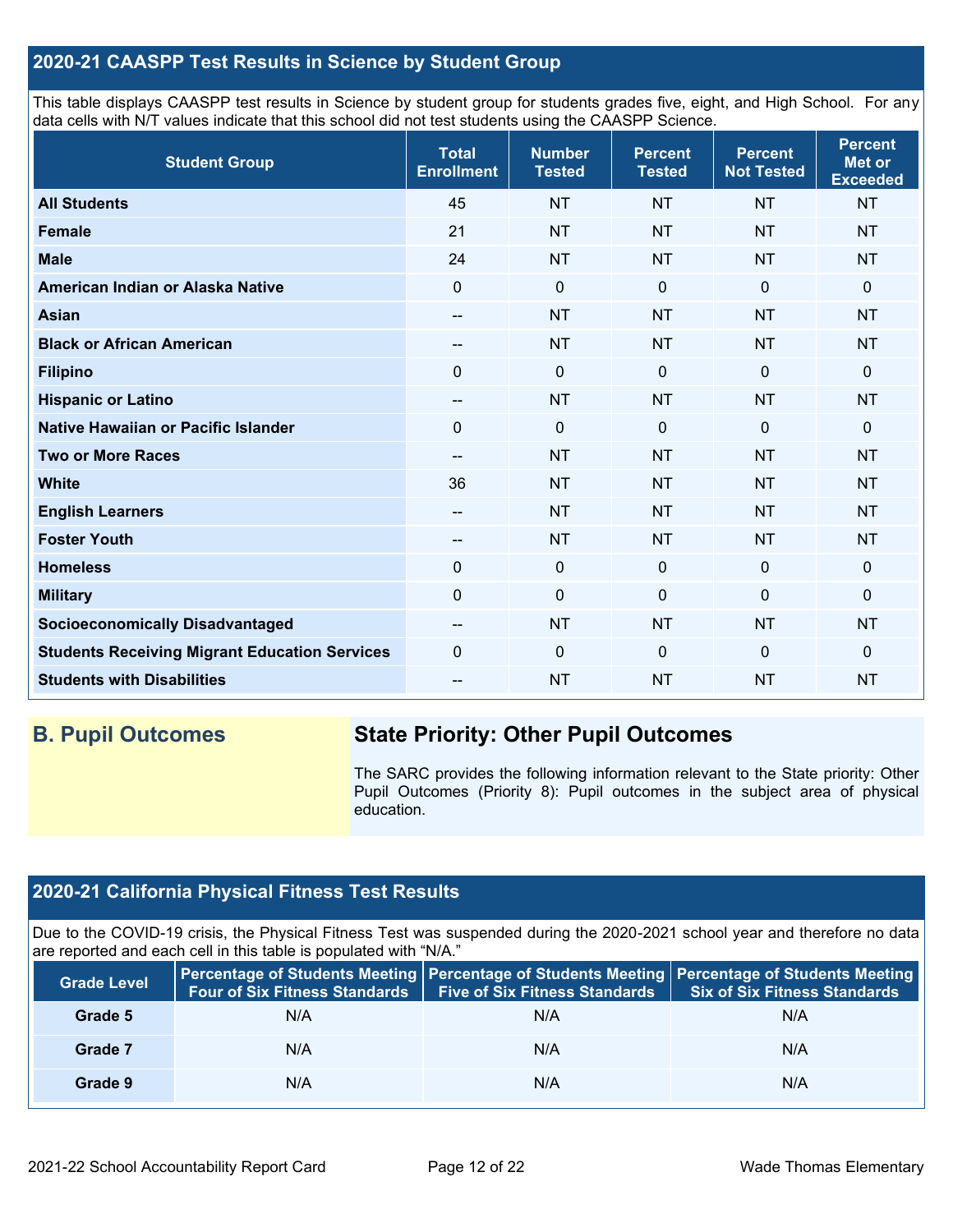# **C. Engagement State Priority: Parental Involvement**

The SARC provides the following information relevant to the State priority: Parental Involvement (Priority 3): Efforts the school district makes to seek parent input in making decisions regarding the school district and at each school site.

#### **2021-22 Opportunities for Parental Involvement**

Parents at Wade Thomas participate directly and indirectly in delivery of the instructional program in a variety of ways. They serve as volunteers in the classroom, on the play yard, helping with special projects, and on various committees to support the instructional program, provide enrichment opportunities, and community building activities. Parents help develop projects and programs through a variety of opportunities including Site Council, Wade Thomas Parents Association (WTPA), YES Foundation, and District committees. The WTPA is the primary body which organizes volunteers and generates opportunities to involve the community at large (examples: Mustang Roundup, Science Fridays, school celebrations, school beautification, Lapa-Thon, Student Council, lunchtime activities, school assemblies, and parent education events). Parent volunteers manage a website with school and community information and help in publishing the a Wade Thomas Newsletter. The WTPA website, www.wadethomasschool.org, includes contact information and links for volunteer opportunities. At the District level, parents can participate in the Superintendent's Round Table and Superintendent's Council meetings held 6 times per year. Other opportunities include the District Wellness Committee, District English Learner Advisory Committee, CLIMB Committee, Citizens Oversight Committee, etc.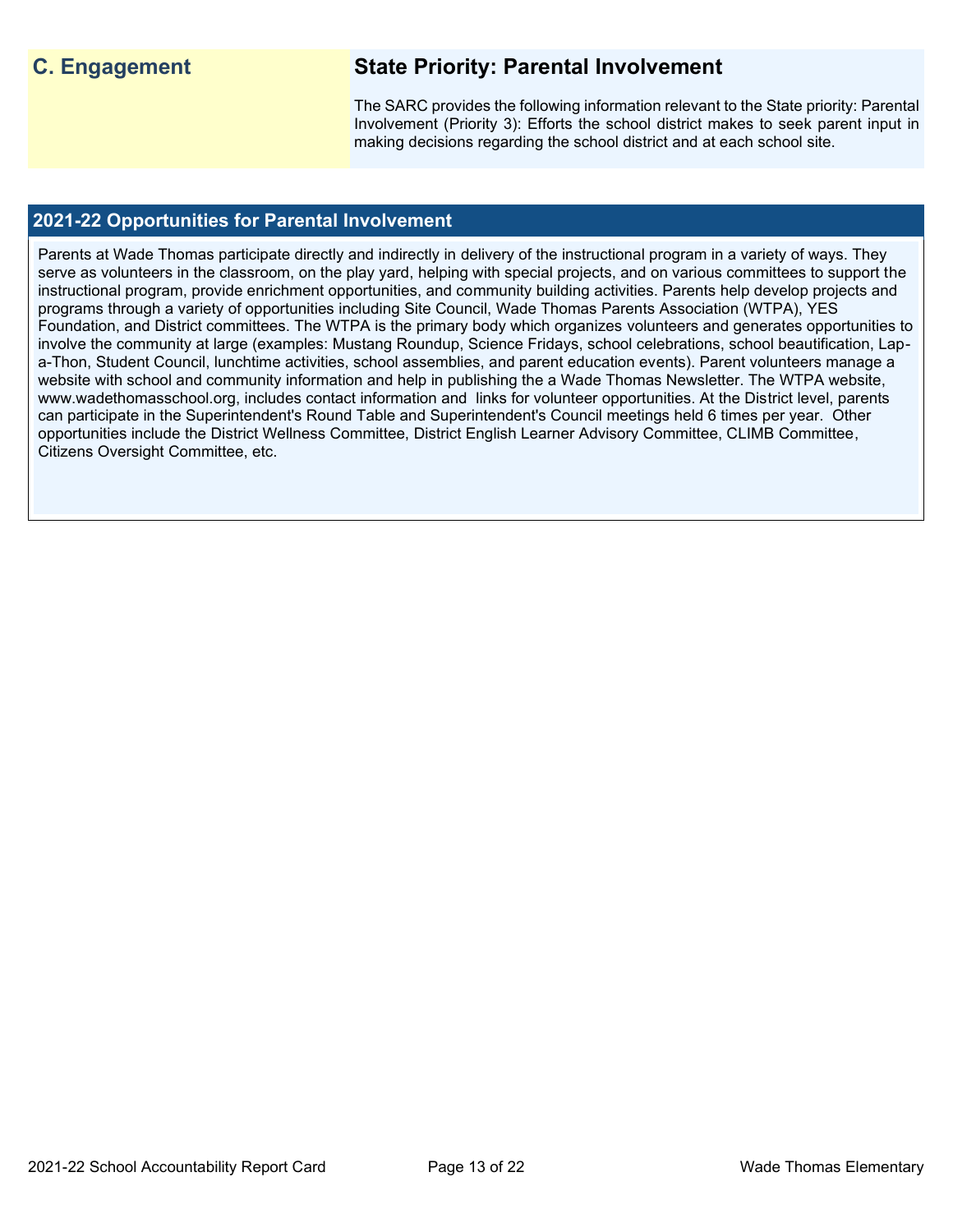## **2020-21 Chronic Absenteeism by Student Group**

| <b>Student Group</b>                                 | <b>Cumulative</b><br><b>Enrollment</b> | <b>Chronic</b><br><b>Absenteeism</b><br><b>Eligible Enrollment</b> | <b>Chronic</b><br><b>Absenteeism</b><br><b>Count</b> | <b>Chronic</b><br><b>Absenteeism</b><br><b>Rate</b> |
|------------------------------------------------------|----------------------------------------|--------------------------------------------------------------------|------------------------------------------------------|-----------------------------------------------------|
| <b>All Students</b>                                  | 330                                    | 326                                                                | 5                                                    | 1.5                                                 |
| <b>Female</b>                                        | 167                                    | 166                                                                | 1                                                    | 0.6                                                 |
| <b>Male</b>                                          | 162                                    | 159                                                                | 4                                                    | 2.5                                                 |
| American Indian or Alaska Native                     | $\Omega$                               | $\mathbf{0}$                                                       | $\mathbf{0}$                                         | 0.0                                                 |
| <b>Asian</b>                                         | 19                                     | 19                                                                 | $\mathbf 0$                                          | 0.0                                                 |
| <b>Black or African American</b>                     | $\overline{4}$                         | $\overline{4}$                                                     | $\mathbf{0}$                                         | 0.0                                                 |
| <b>Filipino</b>                                      | 0                                      | $\mathbf{0}$                                                       | $\mathbf 0$                                          | 0.0                                                 |
| <b>Hispanic or Latino</b>                            | 34                                     | 33                                                                 | 1                                                    | 3.0                                                 |
| Native Hawaiian or Pacific Islander                  | $\Omega$                               | $\overline{0}$                                                     | $\mathbf 0$                                          | 0.0                                                 |
| <b>Two or More Races</b>                             | 32                                     | 32                                                                 | $\mathbf{0}$                                         | 0.0                                                 |
| <b>White</b>                                         | 239                                    | 236                                                                | 4                                                    | 1.7                                                 |
| <b>English Learners</b>                              | 15                                     | 15                                                                 | $\Omega$                                             | 0.0                                                 |
| <b>Foster Youth</b>                                  | $\mathbf{1}$                           | $\mathbf 1$                                                        | $\Omega$                                             | 0.0                                                 |
| <b>Homeless</b>                                      | 0                                      | $\mathbf 0$                                                        | $\Omega$                                             | 0.0                                                 |
| <b>Socioeconomically Disadvantaged</b>               | 33                                     | 33                                                                 | 2                                                    | 6.1                                                 |
| <b>Students Receiving Migrant Education Services</b> | $\mathbf{0}$                           | $\Omega$                                                           | $\Omega$                                             | 0.0                                                 |
| <b>Students with Disabilities</b>                    | 32                                     | 32                                                                 | $\Omega$                                             | 0.0                                                 |

# **C. Engagement State Priority: School Climate**

The SARC provides the following information relevant to the State priority: School Climate (Priority 6):

- Pupil suspension rates;
- Pupil expulsion rates; and
- Other local measures on the sense of safety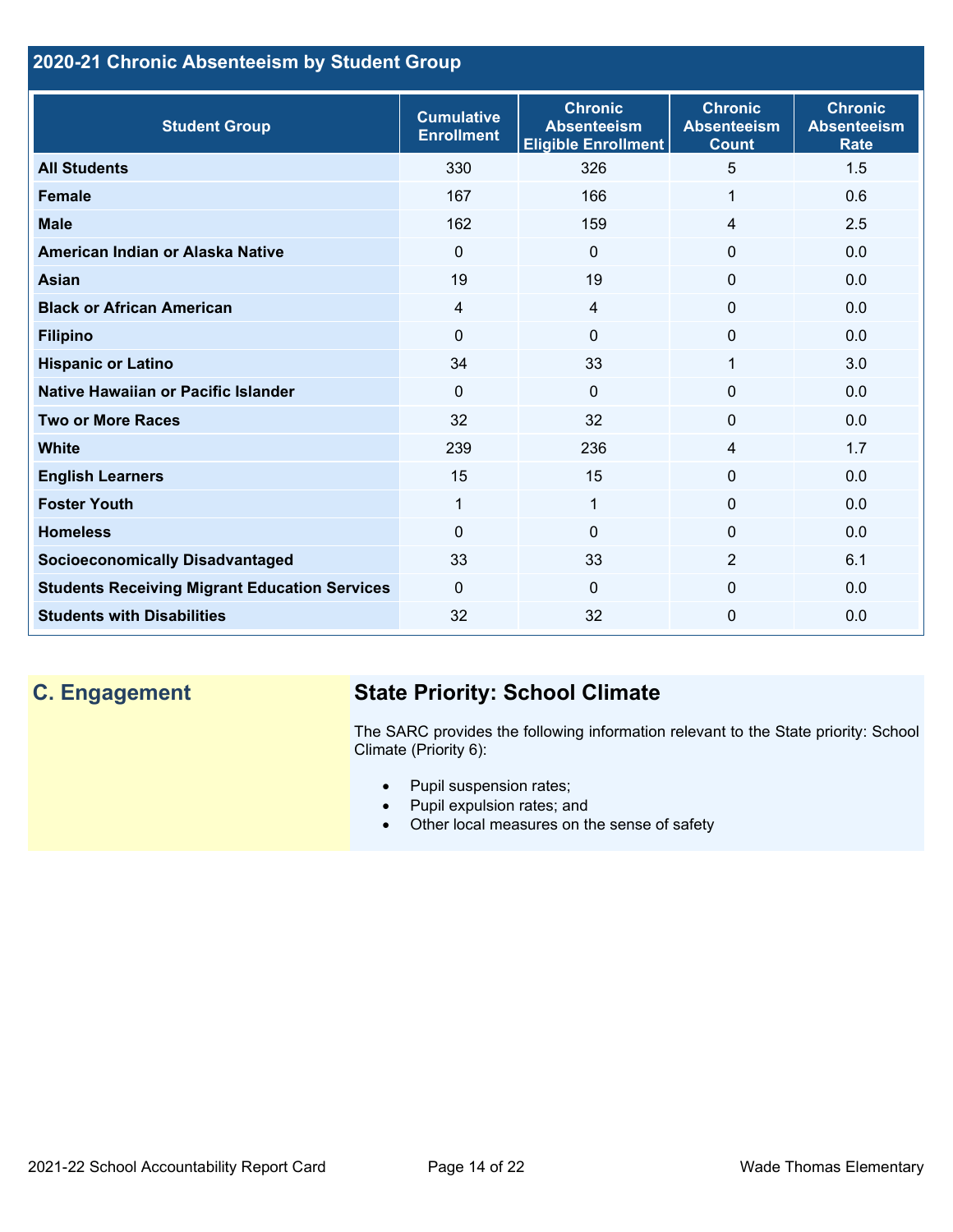#### **Suspensions and Expulsions**

This table displays suspensions and expulsions data collected between July through June, each full school year respectively. Data collected during the 2020-21 school year may not be comparable to earlier years of this collection due to differences in learning mode instruction in response to the COVID-19 pandemic.

| <b>Subject</b>     | <b>School</b><br>2018-19 | <b>School</b><br>2020-21 | <b>District</b><br>2018-19 | <b>District</b><br>2020-21 | <b>State</b><br>2018-19 | <b>State</b><br>2020-21 |
|--------------------|--------------------------|--------------------------|----------------------------|----------------------------|-------------------------|-------------------------|
| <b>Suspensions</b> | 1.32                     | 0.30                     | 1.83                       | 0.16                       | 3.47                    | 0.20                    |
| <b>Expulsions</b>  | 0.00                     | 0.00                     | 0.00                       | 0.00                       | 0.08                    | 0.00                    |

This table displays suspensions and expulsions data collected between July through February, partial school year due to the COVID-19 pandemic. The 2019-2020 suspensions and expulsions rate data are not comparable to other year data because the 2019-2020 school year is a partial school year due to the COVID-19 crisis. As such, it would be inappropriate to make any comparisons in rates of suspensions and expulsions in the 2019-2020 school year compared to other school years.

| <b>Subject</b>     | <b>School</b><br>2019-20 | <b>District</b><br>2019-20 | <b>State</b><br>2019-20 |
|--------------------|--------------------------|----------------------------|-------------------------|
| <b>Suspensions</b> | 0.29                     | 0.91                       | 2.45                    |
| <b>Expulsions</b>  | 0.00                     | 0.00                       | 0.05                    |

#### **2020-21 Suspensions and Expulsions by Student Group**

| <b>Student Group</b>                                 | <b>Suspensions Rate</b> | <b>Expulsions Rate</b> |
|------------------------------------------------------|-------------------------|------------------------|
| <b>All Students</b>                                  | 0.30                    | 0.00                   |
| <b>Female</b>                                        | 0.00                    | 0.00                   |
| <b>Male</b>                                          | 0.62                    | 0.00                   |
| American Indian or Alaska Native                     | 0.00                    | 0.00                   |
| <b>Asian</b>                                         | 0.00                    | 0.00                   |
| <b>Black or African American</b>                     | 0.00                    | 0.00                   |
| <b>Filipino</b>                                      | 0.00                    | 0.00                   |
| <b>Hispanic or Latino</b>                            | 2.94                    | 0.00                   |
| Native Hawaiian or Pacific Islander                  | 0.00                    | 0.00                   |
| <b>Two or More Races</b>                             | 0.00                    | 0.00                   |
| <b>White</b>                                         | 0.00                    | 0.00                   |
| <b>English Learners</b>                              | 0.00                    | 0.00                   |
| <b>Foster Youth</b>                                  | 0.00                    | 0.00                   |
| <b>Homeless</b>                                      | 0.00                    | 0.00                   |
| <b>Socioeconomically Disadvantaged</b>               | 0.00                    | 0.00                   |
| <b>Students Receiving Migrant Education Services</b> | 0.00                    | 0.00                   |
| <b>Students with Disabilities</b>                    | 0.00                    | 0.00                   |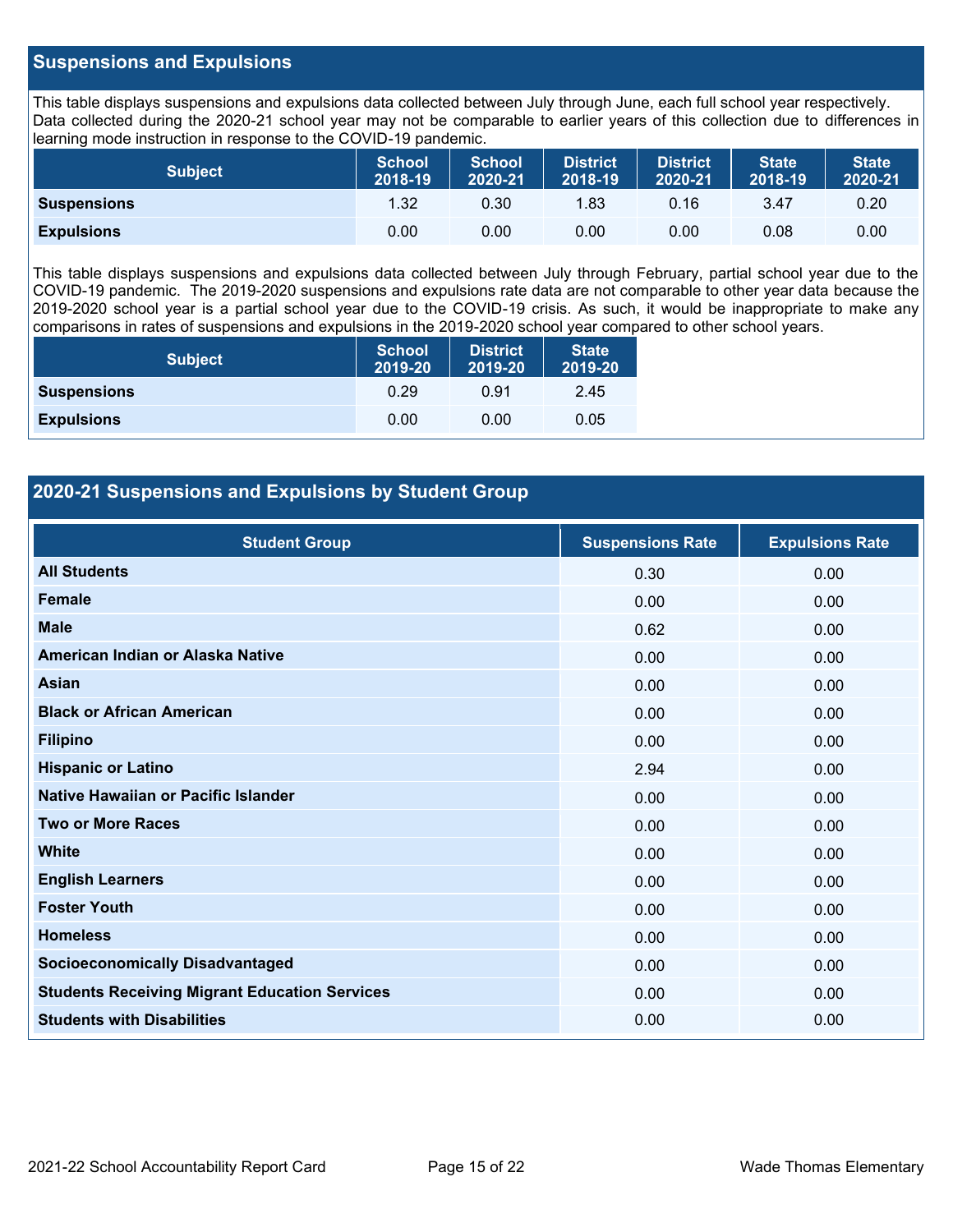#### **2021-22 School Safety Plan**

The Board of Trustees reviews and adopts the Ross Valley School District's School Safety by March 1st each year. The plan is developed in coordination with Marin County emergency agencies such as Ross Valley Police and Ross Valley Fire Department. The plan includes procedures for disaster preparedness and response and procedures for earthquake, fire, and lock down drills and shelter in place. Our site's emergency plan includes a complete NIMS chart. School Administrators and staff attend trainings to better prepare the school for unanticipated emergencies including training for search and rescue, basic first aid, and student release.

The school community practices a variety of emergency drills on a scheduled basis, the number of which is determined by California Education Code. Students are trained to play active roles in these drills.

Our emergency supply container is checked and re-stocked yearly.

Board policies on suspension and expulsion, procedures to notify teachers of dangerous pupils, sexual harassment, schoolwide dress code, procedures of safe ingress and egress of pupils and rules and procedures on school discipline are also components of the plan. The plan may be reviewed in detail at the school site.

The District has installed window film for safety and security at each site. All door locks have been checked and only require a push button or simple motion to remove a door block to lock and secure each room. In addition, the telephone system allows each school to call 911 and to contact the District in the event of an emergency. Also, the walkies talkie system has been upgraded for each site to contact the District and all school personnel have walkie talkies to communicate at the site level.

Additionally, in response to the COVD-19 pandemic, we have a School Site Specific Protection Plan which details protocols for enhanced cleaning, handwashing, wearing of facial masks, social distancing, procedures for school arrival and dismissal, having small stable cohorts of students which do not intermingle and have their separate indoor and outdoor learning and play spaces. Protocols established by county public health for responding to COVID-19 cases or exposure are followed. Site liaisons attend weekly meetings for updates on the protocols.

## **D. Other SARC Information Information Required in the SARC**

The information in this section is required to be in the SARC but is not included in the state priorities for LCFF.

#### **2018-19 Elementary Average Class Size and Class Size Distribution**

This table displays the 2018-19 average class size and class size distribution. The columns titled "Number of Classes" indicates how many classes fall into each size category (a range of total students per class). The "Other" category is for multigrade level classes.

| <b>Grade Level</b> | <b>Average</b><br><b>Class Size</b> | 1-20 Students | Number of Classes with   Number of Classes with   Number of Classes with<br>21-32 Students | 33+ Students |
|--------------------|-------------------------------------|---------------|--------------------------------------------------------------------------------------------|--------------|
| K                  | 24                                  |               |                                                                                            |              |
|                    | 22                                  |               | 3                                                                                          |              |
|                    | 22                                  |               | 3                                                                                          |              |
|                    | 19                                  |               |                                                                                            |              |
|                    | 29                                  |               | ∩                                                                                          |              |
|                    | 26                                  |               | ⌒                                                                                          |              |
|                    |                                     |               |                                                                                            |              |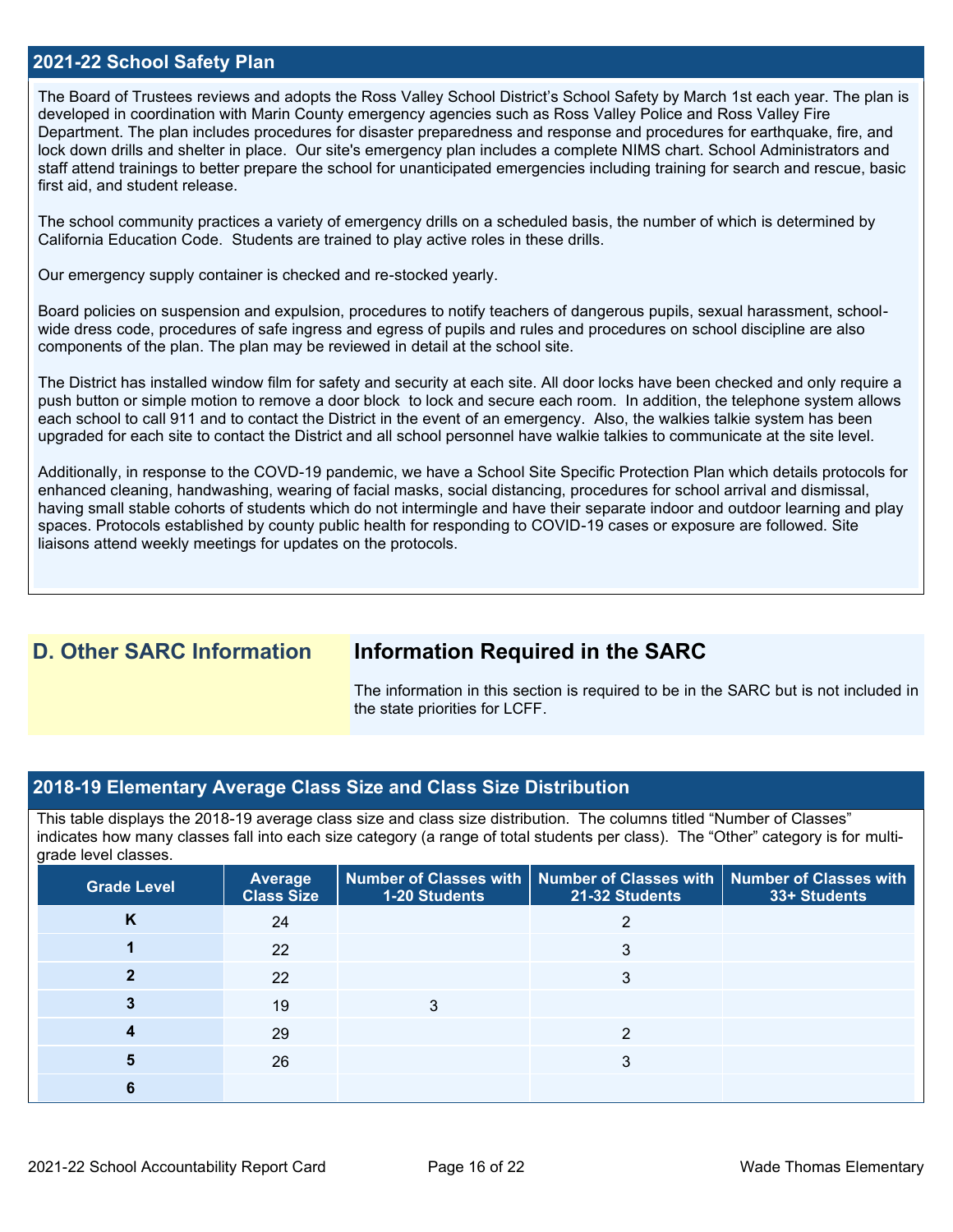#### **2019-20 Elementary Average Class Size and Class Size Distribution**

This table displays the 2019-20 average class size and class size distribution. The columns titled "Number of Classes" indicates how many classes fall into each size category (a range of total students per class). The "Other" category is for multi-grade level classes.

| <b>Grade Level</b> | <b>Average</b><br><b>Class Size</b> | 1-20 Students | Number of Classes with   Number of Classes with<br>21-32 Students | <b>Number of Classes with</b><br>33+ Students |
|--------------------|-------------------------------------|---------------|-------------------------------------------------------------------|-----------------------------------------------|
| n.                 | 36                                  |               |                                                                   |                                               |
|                    | 24                                  |               | ◠                                                                 |                                               |
|                    | 23                                  |               | 3                                                                 |                                               |
|                    | 31                                  |               | ≘                                                                 |                                               |
|                    | 27                                  |               | ∩                                                                 |                                               |
| 5                  | 27                                  |               | っ                                                                 |                                               |
|                    |                                     |               |                                                                   |                                               |

#### **2020-21 Elementary Average Class Size and Class Size Distribution**

This table displays the 2020-21 average class size and class size distribution. The columns titled "Number of Classes" indicates how many classes fall into each size category (a range of total students per class). The "Other" category is for multi-grade level classes.

| <b>Grade Level</b> | <b>Average</b><br><b>Class Size</b> | 1-20 Students | Number of Classes with   Number of Classes with   Number of Classes with<br>21-32 Students | 33+ Students |
|--------------------|-------------------------------------|---------------|--------------------------------------------------------------------------------------------|--------------|
| K                  | 36                                  |               |                                                                                            |              |
|                    | 22                                  |               | っ                                                                                          |              |
|                    | 22                                  |               | っ                                                                                          |              |
|                    | 32                                  |               | ⌒                                                                                          |              |
|                    | 21                                  |               | ົ                                                                                          |              |
|                    | 24                                  |               | ⌒                                                                                          |              |
|                    |                                     |               |                                                                                            |              |

#### **2020-21 Ratio of Pupils to Academic Counselor**

This table displays the ratio of pupils to Academic Counselor. One full time equivalent (FTE) equals one staff member working full time; one FTE could also represent two staff members who each work 50 percent of full time.

| <b>Title</b>                        | <b>Ratio</b> |
|-------------------------------------|--------------|
| <b>Pupils to Academic Counselor</b> |              |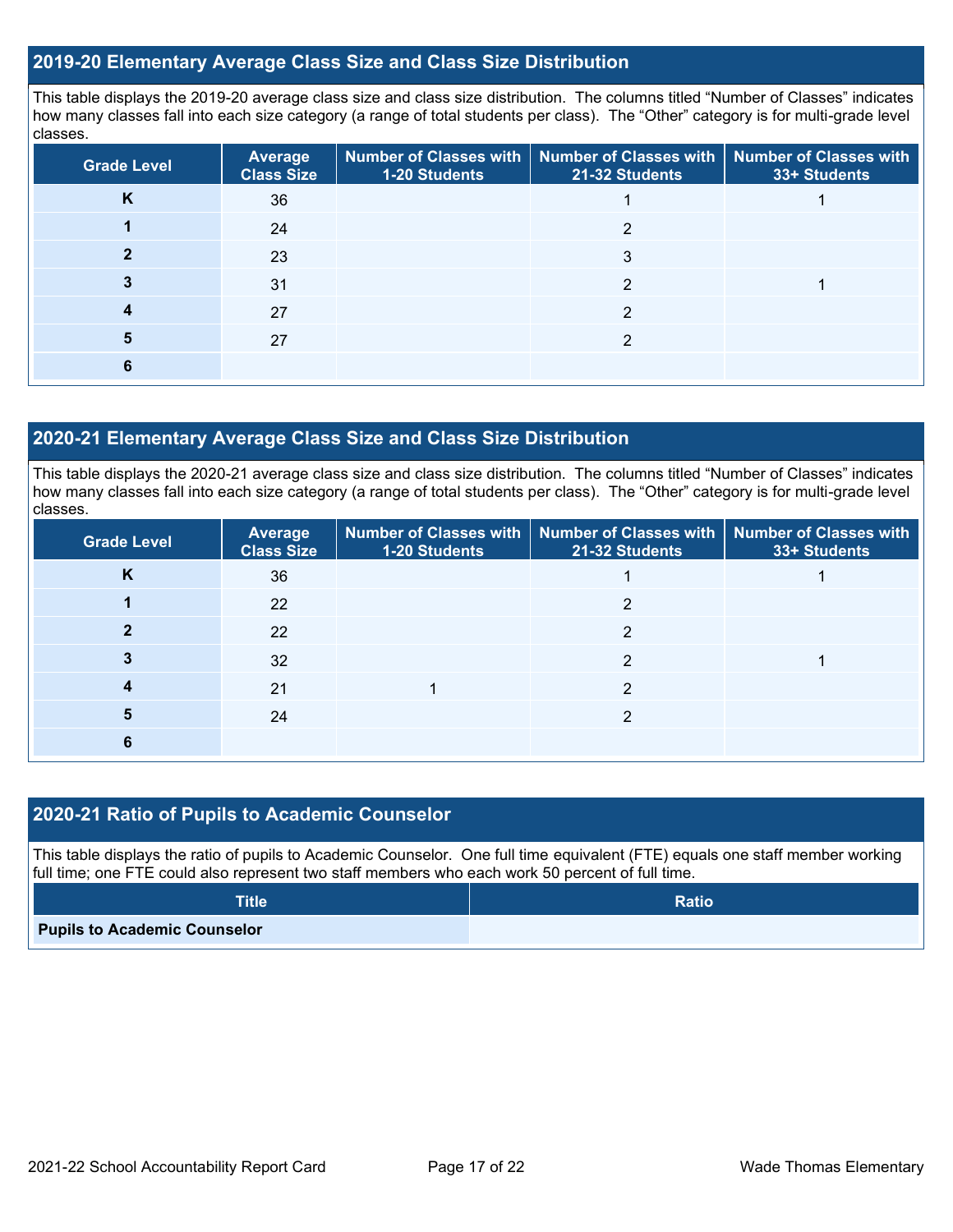#### **2020-21 Student Support Services Staff**

This table displays the number of FTE support staff assigned to this school. One full time equivalent (FTE) equals one staff member working full time; one FTE could also represent two staff members who each work 50 percent of full time.

| <b>Title</b>                                                         | <b>Number of FTE Assigned to School</b> |
|----------------------------------------------------------------------|-----------------------------------------|
| <b>Counselor (Academic, Social/Behavioral or Career Development)</b> | 0                                       |
| Library Media Teacher (Librarian)                                    | $\mathbf{0}$                            |
| <b>Library Media Services Staff (Paraprofessional)</b>               | $\overline{0}$                          |
| <b>Psychologist</b>                                                  | 0.5                                     |
| <b>Social Worker</b>                                                 | $\mathbf{0}$                            |
| <b>Speech/Language/Hearing Specialist</b>                            | $\Omega$                                |
| <b>Resource Specialist (non-teaching)</b>                            | $\overline{0}$                          |
| <b>Other</b>                                                         | 0.3                                     |

## **2019-20 Expenditures Per Pupil and School Site Teacher Salaries**

This table displays the 2019-20 expenditures per pupil and average teach salary for this school. Cells with N/A values do not require data.

| Level                                                | <b>Total</b><br><b>Expenditures</b><br><b>Per Pupil</b> | <b>Expenditures</b><br><b>Per Pupil</b><br>(Restricted) | <b>Expenditures</b><br><b>Per Pupil</b><br>(Unrestricted) | Average<br><b>Teacher</b><br><b>Salary</b> |
|------------------------------------------------------|---------------------------------------------------------|---------------------------------------------------------|-----------------------------------------------------------|--------------------------------------------|
| <b>School Site</b>                                   | \$11,189.01                                             | \$5,122.38                                              | \$6,244.73                                                | \$74,697                                   |
| <b>District</b>                                      | N/A                                                     | N/A                                                     | \$6,639.24                                                | \$77,369                                   |
| <b>Percent Difference - School Site and District</b> | N/A                                                     | N/A                                                     | $-6.1$                                                    | $-3.5$                                     |
| <b>State</b>                                         |                                                         |                                                         | \$8,444                                                   | \$82,431                                   |
| <b>Percent Difference - School Site and State</b>    | N/A                                                     | N/A                                                     | $-29.9$                                                   | $-9.8$                                     |

#### **2020-21 Types of Services Funded**

The Local Control Accountability Plan (LCAP) approved by the Board of Education trustees has provided additional supports at Wade Thomas Elementary School. Title II funds support professional growth and development. State and Federal funds ensure that all students identified with a disability receive a Free and Appropriate Public Education. In addition, the school receives Federal Title III funds to support interventions for students, in particular English Language Learners.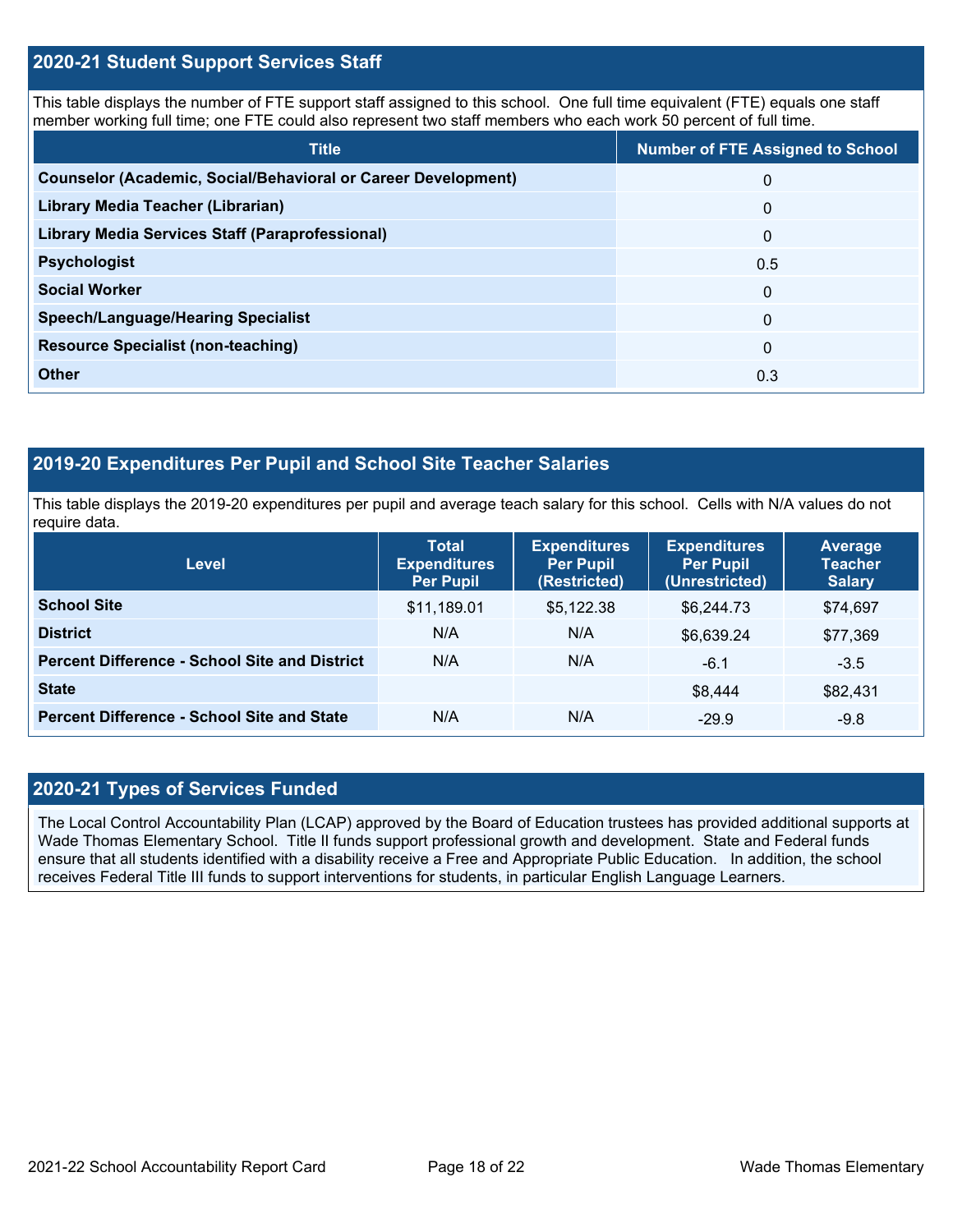#### **2019-20 Teacher and Administrative Salaries**

This table displays the 2019-20 Teacher and Administrative salaries. For detailed information on salaries, see the CDE Certification Salaries & Benefits web page at [http://www.cde.ca.gov/ds/fd/cs/.](http://www.cde.ca.gov/ds/fd/cs/)

| Category                                             | <b>District</b><br><b>Amount</b> | <b>State Average</b><br>for Districts<br>in Same Category |
|------------------------------------------------------|----------------------------------|-----------------------------------------------------------|
| <b>Beginning Teacher Salary</b>                      | \$54,589                         | \$51,450                                                  |
| <b>Mid-Range Teacher Salary</b>                      | \$80,963                         | \$80,263                                                  |
| <b>Highest Teacher Salary</b>                        | \$101,308                        | \$101,012                                                 |
| <b>Average Principal Salary (Elementary)</b>         | \$139,229                        | \$128,082                                                 |
| <b>Average Principal Salary (Middle)</b>             | \$145,926                        | \$132,453                                                 |
| <b>Average Principal Salary (High)</b>               | \$0                              | \$134,792                                                 |
| <b>Superintendent Salary</b>                         | \$238,276                        | \$197,968                                                 |
| <b>Percent of Budget for Teacher Salaries</b>        | 35%                              | 34%                                                       |
| <b>Percent of Budget for Administrative Salaries</b> | 8%                               | 6%                                                        |

#### **Professional Development**

Our professional development plan is designed to support our LCAP goal areas: **Equity Wellness** Multi-tiered Systems of Support

The Ross Valley School District has three certificated professional development days each year:

August 12th: Teachers engaged in two different sessions in the morning, one with Equity Consultant Deborah McKnight on bringing our equity work closer to the classroom and another with Social-Emotional Learning Expert Sam Drazin on supporting students in the CASEL competencies. The afternoon was spent at sites preparing to launch full in-person instruction.

October 11th: This day took the form of a mini-conference with a selection of offerings aligned with our LCAP Equity, MTSS, and Wellness goals. These sessions included: A Deeper Dive into Equity Work Science of Reading On-Demand Writing and Strategy Groups Designing Effective Block Periods Staff and Student wellness Understanding Sensory Integration and the Role of Self-regulation Tools in the Classroom

January 3rd: This was a site-based professional development day focused on the implementation of our District Racial Equity Plan actions.

District-wide PD is supported and deepened through site-based work and the efforts of our site principals and district coaches (technology, literacy, district leadership team). The bulk of our Wednesday Professional Development this year was focused on the implementation of our Social Justice Book Bundles.

| This table displays the number of school days dedicated to staff development and continuous improvement. |                                                         |  |  |  |
|----------------------------------------------------------------------------------------------------------|---------------------------------------------------------|--|--|--|
| <b>Subject</b>                                                                                           | $\vert$ 2019-20 $\vert$ 2020-21 $\vert$ 2021-22 $\vert$ |  |  |  |
| Number of school days dedicated to Staff Development and Continuous Improvement                          |                                                         |  |  |  |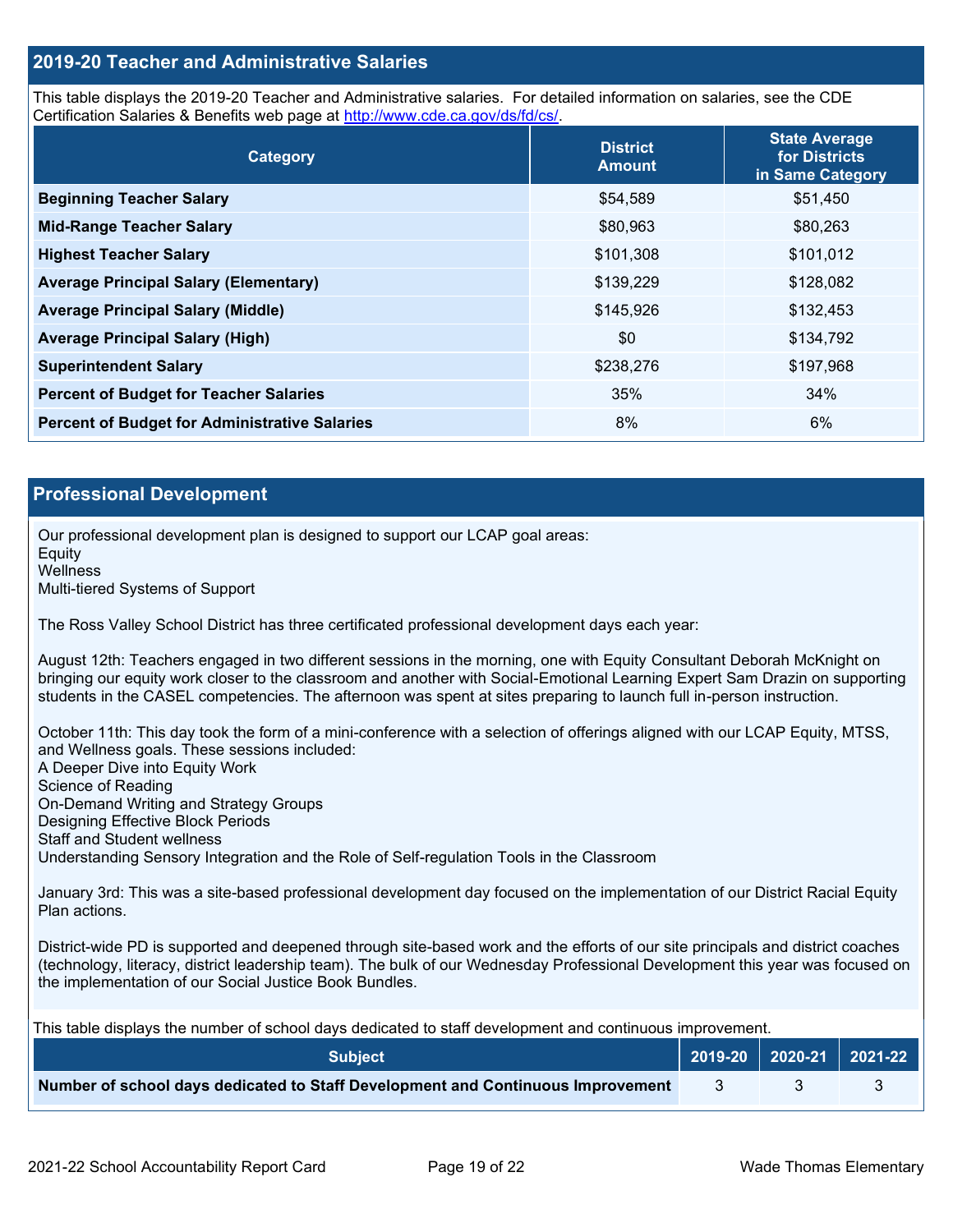# **Ross Valley Elementary School District 2020-21 Local Accountability Report Card (LARC) Addendum**

# **Local Accountability Report Card (LARC) Addendum**

**2020-21 Local Accountability Report Card (LARC) Addendum Overview**



On July 14, 2021, the California State Board of Education (SBE) determined that the California Department of Education (CDE) will use the SARC as the mechanism to conduct a one-time data collection of the LEA-level aggregate test results of all school's local assessments administered during the 2020–2021 school year in order to meet the federal Every Students Succeeds Act (ESSA) reporting requirement for the Local Educational Agency Accountability Report Cards (LARCs).

Each local educational agency (LEA) is responsible for preparing and posting their annual LARC in accordance with the federal ESSA. As a courtesy, the CDE prepares and posts the LARCs on behalf of all LEAs.

Only for the 2020–2021 school year and the 2020–2021 LARCs, LEAs are required to report their aggregate local assessments test results at the LEA-level to the CDE by populating the tables below via the SARC. These data will be used to meet the LEAs' federal requirement for their LARCs. Note that it is the responsibility of the school and LEA to ensure that all student privacy and suppression rules are in place when reporting data in Tables 3 and 4 in the Addendum, as applicable.

The tables below are not part of the SBE approved 2020–2021 SARC template but rather are the mechanism by which these required data will be collected from LEAs.

For purposes of the LARC and the following tables, an LEA is defined as a school district, a county office of education, or a direct funded charter school.

| <b>2021-22 District Contact Information</b> |                                        |  |  |
|---------------------------------------------|----------------------------------------|--|--|
| <b>District Name</b>                        | Ross Valley Elementary School District |  |  |
| <b>Phone Number</b>                         | (415) 454-2162                         |  |  |
| Superintendent                              | Marci Trahan                           |  |  |
| <b>Email Address</b>                        | superintendent@rossvalleyschools.org   |  |  |
| <b>District Website Address</b>             | www.rossvalleyschools.org              |  |  |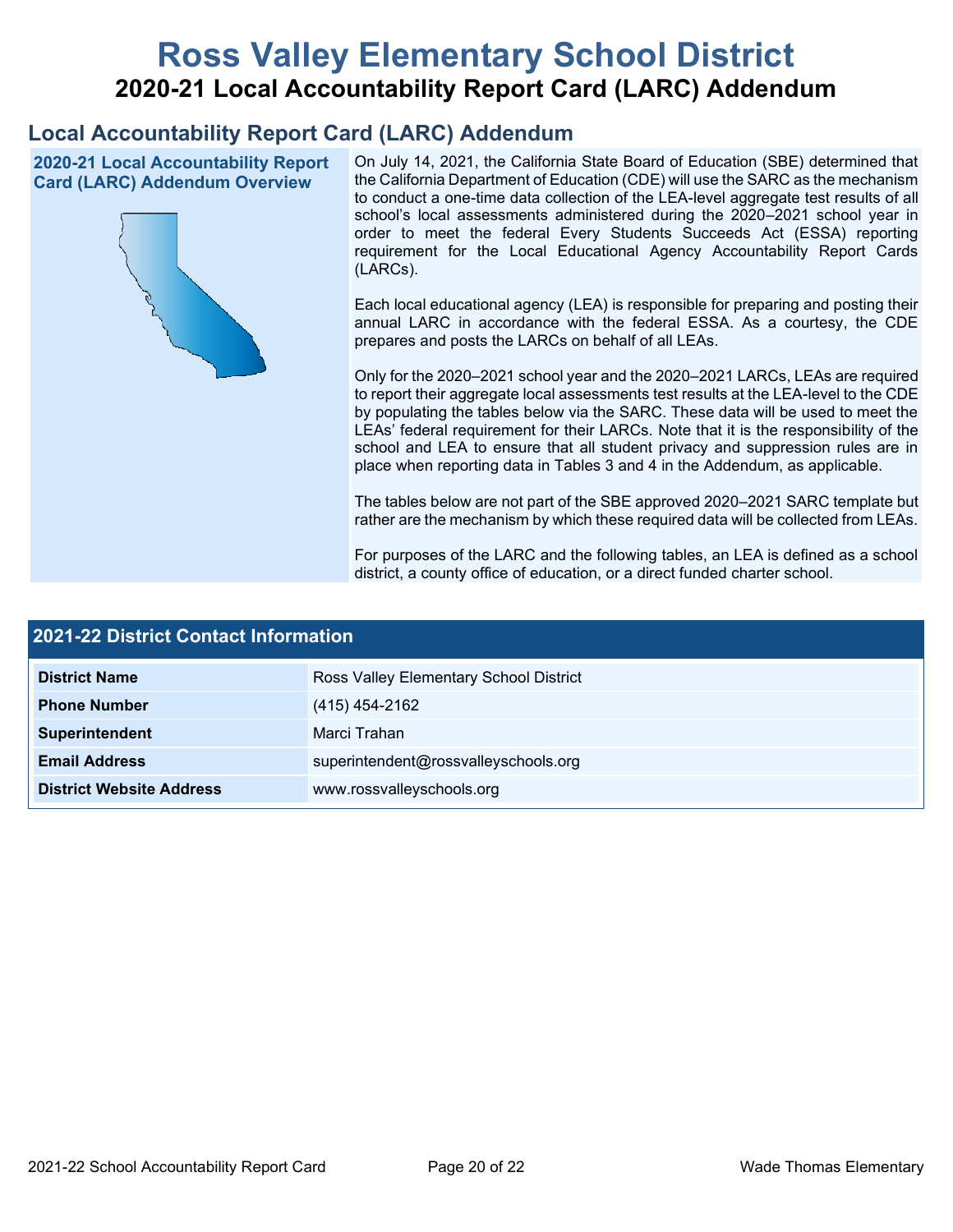### **2020-21 CAASPP Test Results in ELA by Student Group**

This table displays CAASPP test results in ELA by student group for students grades three through eight and grade eleven taking and completing a state-administered assessment. The CDE will populate this table for schools in cases where the school administered the CAASPP assessment. In cases where the school administered a local assessment instead of CAASPP, the CDE will populate this table with "NT" values, meaning this school did not test students using the CAASPP. See the local assessment(s) table for more information.

| <b>CAASPP</b><br><b>Student Groups</b>               | <b>CAASPP</b><br><b>Total</b><br><b>Enrollment</b> | <b>CAASPP</b><br><b>Number</b><br><b>Tested</b> | <b>CAASPP</b><br><b>Percent</b><br><b>Tested</b> | <b>CAASPP</b><br><b>Percent</b><br><b>Not Tested</b> | <b>CAASPP</b><br><b>Percent</b><br><b>Met or</b><br><b>Exceeded</b> |
|------------------------------------------------------|----------------------------------------------------|-------------------------------------------------|--------------------------------------------------|------------------------------------------------------|---------------------------------------------------------------------|
| <b>All Students</b>                                  | 1239                                               | 1165                                            | 94.03                                            | 5.97                                                 | 71.13                                                               |
| <b>Female</b>                                        | 626                                                | 586                                             | 93.61                                            | 6.39                                                 | 75.90                                                               |
| <b>Male</b>                                          | 609                                                | 577                                             | 94.75                                            | 5.25                                                 | 66.20                                                               |
| American Indian or Alaska Native                     | --                                                 | $\overline{\phantom{m}}$                        | --                                               | $\sim$                                               | --                                                                  |
| <b>Asian</b>                                         | 31                                                 | 30                                              | 96.77                                            | 3.23                                                 | 76.67                                                               |
| <b>Black or African American</b>                     | 12                                                 | 12                                              | 100.00                                           | 0.00                                                 | 33.33                                                               |
| <b>Filipino</b>                                      | --                                                 | $\overline{\phantom{a}}$                        |                                                  | $-$                                                  | --                                                                  |
| <b>Hispanic or Latino</b>                            | 159                                                | 141                                             | 88.68                                            | 11.32                                                | 51.77                                                               |
| Native Hawaiian or Pacific Islander                  | --                                                 | $\overline{\phantom{a}}$                        | --                                               | --                                                   | --                                                                  |
| <b>Two or More Races</b>                             | 80                                                 | 75                                              | 93.75                                            | 6.25                                                 | 77.33                                                               |
| <b>White</b>                                         | 947                                                | 898                                             | 94.83                                            | 5.17                                                 | 74.02                                                               |
| <b>English Learners</b>                              | 49                                                 | 43                                              | 87.76                                            | 12.24                                                | 9.30                                                                |
| <b>Foster Youth</b>                                  | $- -$                                              | $\overline{\phantom{a}}$                        | --                                               |                                                      | --                                                                  |
| <b>Homeless</b>                                      | $\overline{\phantom{a}}$                           | $\overline{\phantom{m}}$                        | --                                               | $\overline{\phantom{a}}$                             | --                                                                  |
| <b>Military</b>                                      | $\Omega$                                           | 0                                               | $\Omega$                                         | $\Omega$                                             | 0                                                                   |
| <b>Socioeconomically Disadvantaged</b>               | 153                                                | 134                                             | 87.58                                            | 12.42                                                | 39.55                                                               |
| <b>Students Receiving Migrant Education Services</b> | 0                                                  | $\mathbf 0$                                     | 0                                                | 0                                                    | $\mathbf 0$                                                         |
| <b>Students with Disabilities</b>                    | 159                                                | 136                                             | 85.53                                            | 14.47                                                | 26.67                                                               |